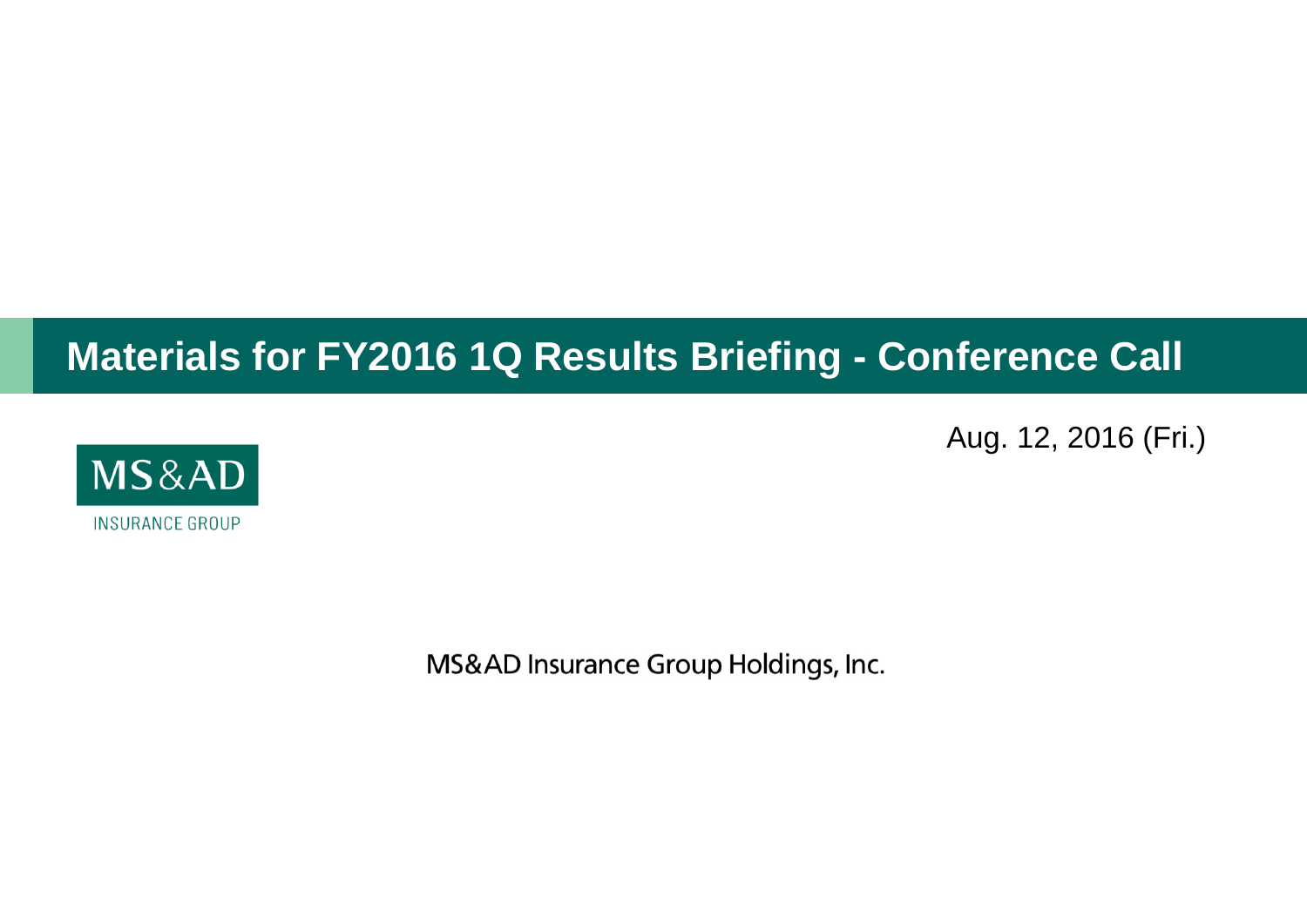### **Contents**

| <b>Summary of FY 2016 1Q Results</b>          |            |
|-----------------------------------------------|------------|
| Consolidated Earnings for FY 2016 1Q          | Page 1-4   |
| Domestic Non-life Insurance Companies         | Page 5-9   |
| Domestic Life Insurance Companies             | Page 10-11 |
| <b>Overseas Subsidiaries</b>                  | Page 12    |
| FY 2016 1Q Results Data                       |            |
| Mitsui Sumitomo Insurance (Non-consolidated)  | Page 13-15 |
| Aioi Nissay Dowa Insurance (Non-consolidated) | Page 16-18 |
| Simple Sum of MSI and ADI (Non-consolidated)  | Page 19-20 |
| $\langle$ Reference $\rangle$                 |            |
| MS Amlin's Results for FY2016 1Q              | Page 21    |
| <b>ESR</b>                                    | Page 22    |
| MSI Primary Life (Supplementary explanation)  | Page 23    |

#### Abbreviations of Company Names Used in this Presentation

- MS&AD Holdings MS&AD Insurance Group Holdings, Inc. • Mitsui Sumitomo Insurance, MSI Mitsui Sumitomo Insurance Co., Ltd. • Aioi Nissay Dowa Insurance, ADI Aioi Nissay Dowa Insurance Co., Ltd. • Mitsui Direct General Insurance Mitsui Direct General Insurance Co., Ltd. • MSI Aioi Life **Mitsui Sumitomo Aioi Life Insurance Co.**, Ltd. • MSI Primary Life Mitsui Sumitomo Primary Life Insurance Co., Ltd.
- MS&AD Insurance Group Holdings, Inc.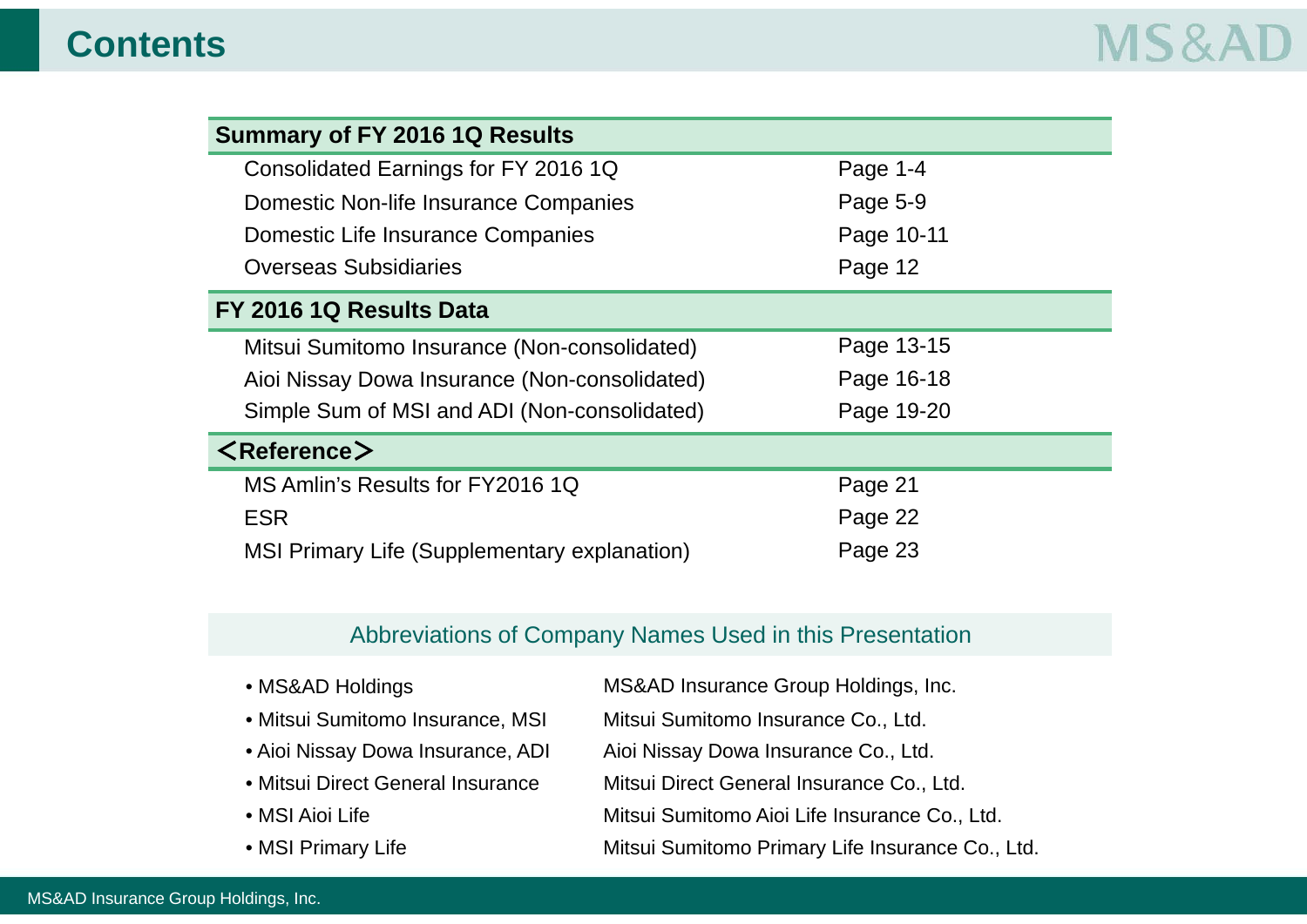## **Summary of FY 2016 1Q Results**

| Consolidated Earnings for FY 2016 1Q  | Page 1-4   |
|---------------------------------------|------------|
| Domestic Non-Life Insurance Companies | Page 5-9   |
| Domestic Life Insurance Companies     | Page 10-11 |
| <b>Overseas Subsidiaries</b>          | Page 12    |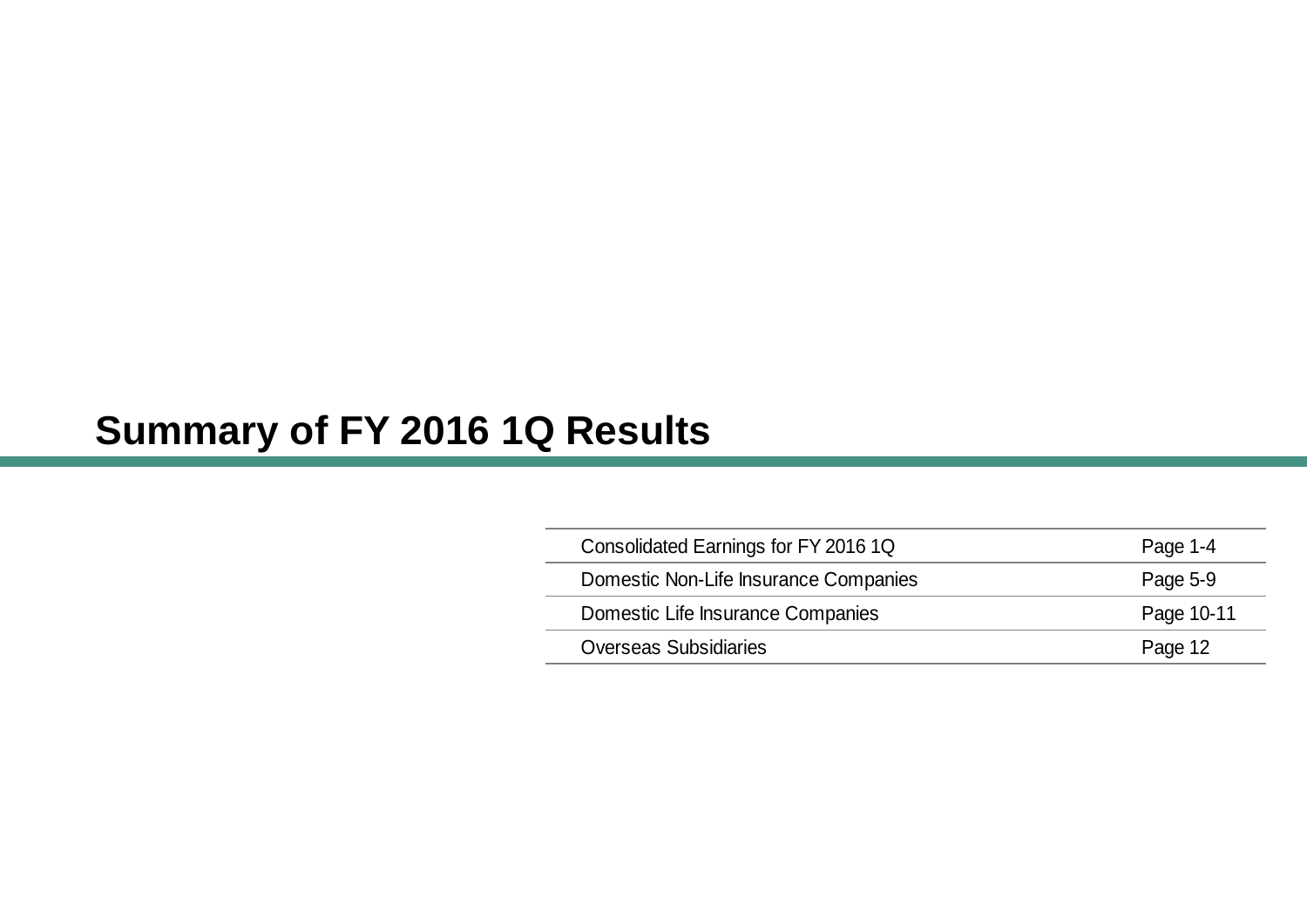### **1. Consolidated Earnings for FY 2016 1Q (1) - Overview (i)**

- ・ Net premiums written increased 23.3% year on year to 944.2 billion yen, due to the new consolidation of MS Amlin, in spite of a drop at MSI mainly due to the impact of revisions to fire insurance products in the previous fiscal year.
- ・ Life insurance premiums rose 44.2% year-on-year to 302.8 billion yen, primarily due to a drop in surrender benefit at MSI Primary Life.

|                                                                             |                                 | FY2015 1Q      | FY2016 1Q      |            |         |
|-----------------------------------------------------------------------------|---------------------------------|----------------|----------------|------------|---------|
|                                                                             |                                 | <b>Results</b> | <b>Results</b> | YoY Change | Growth  |
| Direct premiums written*<br>(excluding deposit premiums from policyholders) |                                 | 858.3          | 958.6          | 100.2      | 11.7%   |
| Net premiums written*                                                       |                                 | 765.9          | 944.2          | 178.3      | 23.3%   |
|                                                                             | Mitsui Sumitomo Insurance       | 369.9          | 362.6          | $-7.2$     | $-2.0%$ |
|                                                                             | Aioi Nissay Dowa Insurance      | 297.0          | 300.4          | 3.3        | 1.1%    |
|                                                                             | Mitsui Direct General Insurance | 9.1            | 9.3            | 0.1        | 1.9%    |
|                                                                             | Overseas subsidiaries           | 88.3           | 270.3          | 182.0      | 206.1%  |
| Life insurance premiums                                                     |                                 | 209.9          | 302.8          | 92.8       | 44.2%   |

\*Direct premiums written and net premiums written exclude Good Result Return Premiums of the "ModoRich" auto insurance product, which contains a special clause related to premium adjustment and refund at maturity, same hereafter.

#### $\leq$  Reference: Gross life insurance premiums $\geq$

 $(\frac{4}{5})$ 

|                         | <b>FY2015 1Q</b> | FY2016 1Q      |            |          |  |
|-------------------------|------------------|----------------|------------|----------|--|
|                         | <b>Results</b>   | <b>Results</b> | YoY Change | Growth   |  |
| <b>MSI Aioi Life</b>    | 111.9            | 113.6          | 1.7        | 1.5%     |  |
| <b>MSI Primary Life</b> | 272.6            | 243.9          | $-28.6$    | $-10.5%$ |  |

 $(\frac{4}{5})$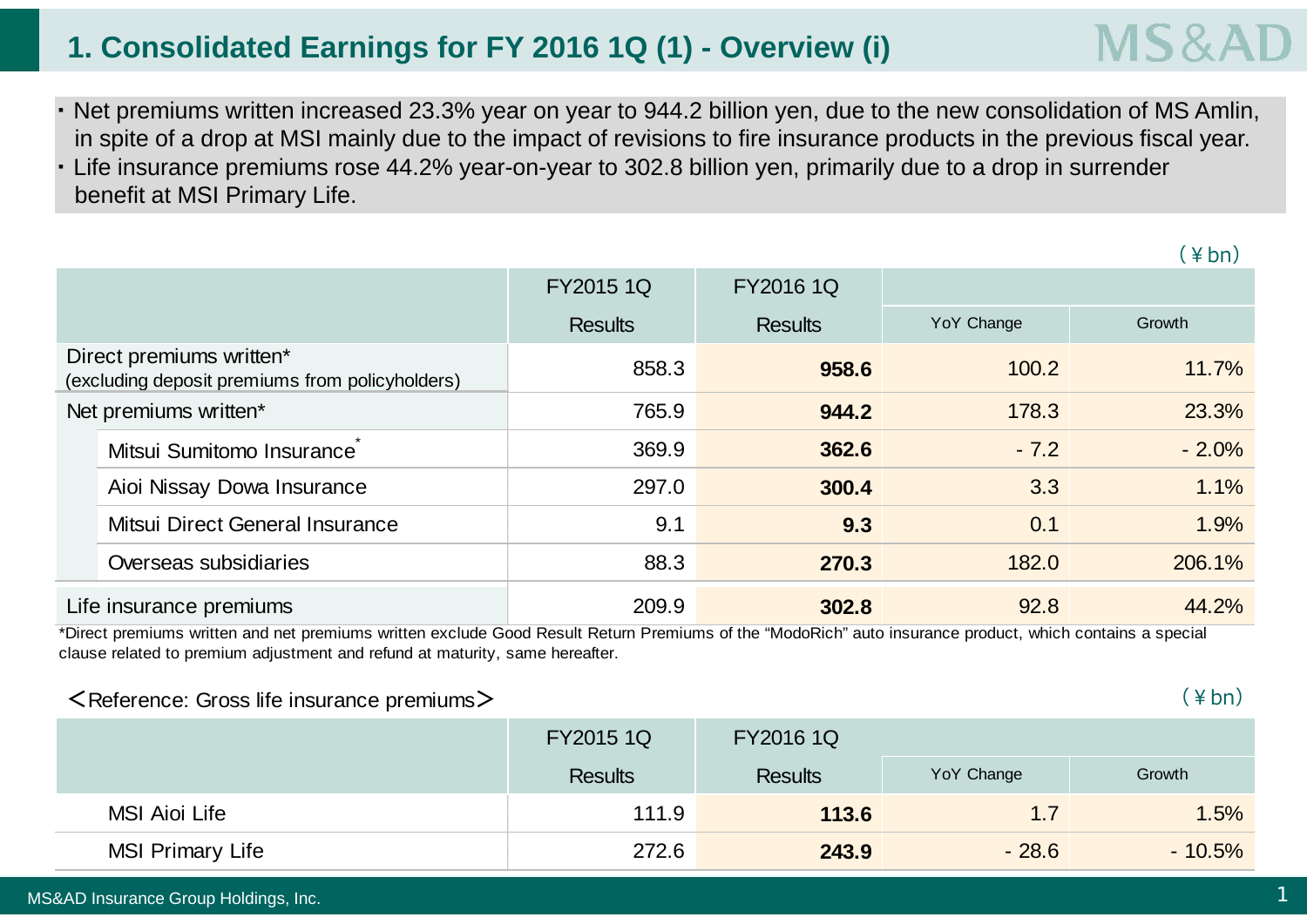### **2. Consolidated Earnings for FY 2016 1Q (1) - Overview (ii)**

- ・ Ordinary profit fell by 82.0 billion yen year-on-year to 49.2 billion yen.
- ・ Net income fell by 59.2 billion yen year-on-year to 38.0 billion yen, progressing as we planned basically.

 $(\frac{4}{5})$ 

**MS&A** 

|                                 | FY2015 1Q      | FY2016 1Q |                   |                     |
|---------------------------------|----------------|-----------|-------------------|---------------------|
|                                 | <b>Results</b> |           | <b>YoY Change</b> | <b>Change Ratio</b> |
| Ordinary profit                 | 131.3          | 49.2      | $-82.0$           | $-62.5%$            |
| Mitsui Sumitomo Insurance       | 55.5           | 41.8      | $-13.6$           | $-24.6%$            |
| Aioi Nissay Dowa Insurance      | 28.1           | 25.5      | $-2.5$            | $-9.2%$             |
| Mitsui Direct General Insurance | 0.7            | 1.1       | 0.4               | 70.2%               |
| <b>MSI Aioi Life</b>            | 4.6            | 4.2       | $-0.3$            | $-7.9%$             |
| <b>MSI Primary Life</b>         | 36.5           | $-14.4$   | $-50.9$           | $-139.4%$           |
| Overseas subsidiaries           | 12.7           | 7.2       | $-5.5$            | $-43.3%$            |
| Consolidation adjustments, etc. | $-6.9$         | $-16.5$   | $-9.5$            |                     |
| Net income <sup>*1</sup>        | 97.3           | 38.0      | $-59.2$           | $-60.9%$            |
| Mitsui Sumitomo Insurance       | 44.1           | 32.2      | $-11.8$           | $-26.9%$            |
| Aioi Nissay Dowa Insurance      | 19.7           | 16.0      | $-3.6$            | $-18.6%$            |
| Mitsui Direct General Insurance | 0.5            | 0.9       | 0.4               | 86.2%               |
| <b>MSI Aioi Life</b>            | 1.7            | 1.7       | 0.0               | 1.1%                |
| <b>MSI Primary Life</b>         | 25.6           | 5.5       | $-20.1$           | $-78.2%$            |
| Overseas subsidiaries           | 9.9            | 7.5       | $-2.4$            | $-24.6%$            |
| Consolidation adjustments, etc. | $-4.5$         | $-26.1$   | $-21.5$           |                     |

\*1 Consolidated net income represents net income attributable to owners of the parent. Net income of subsidiaries are on equity stake basis, same hereafter.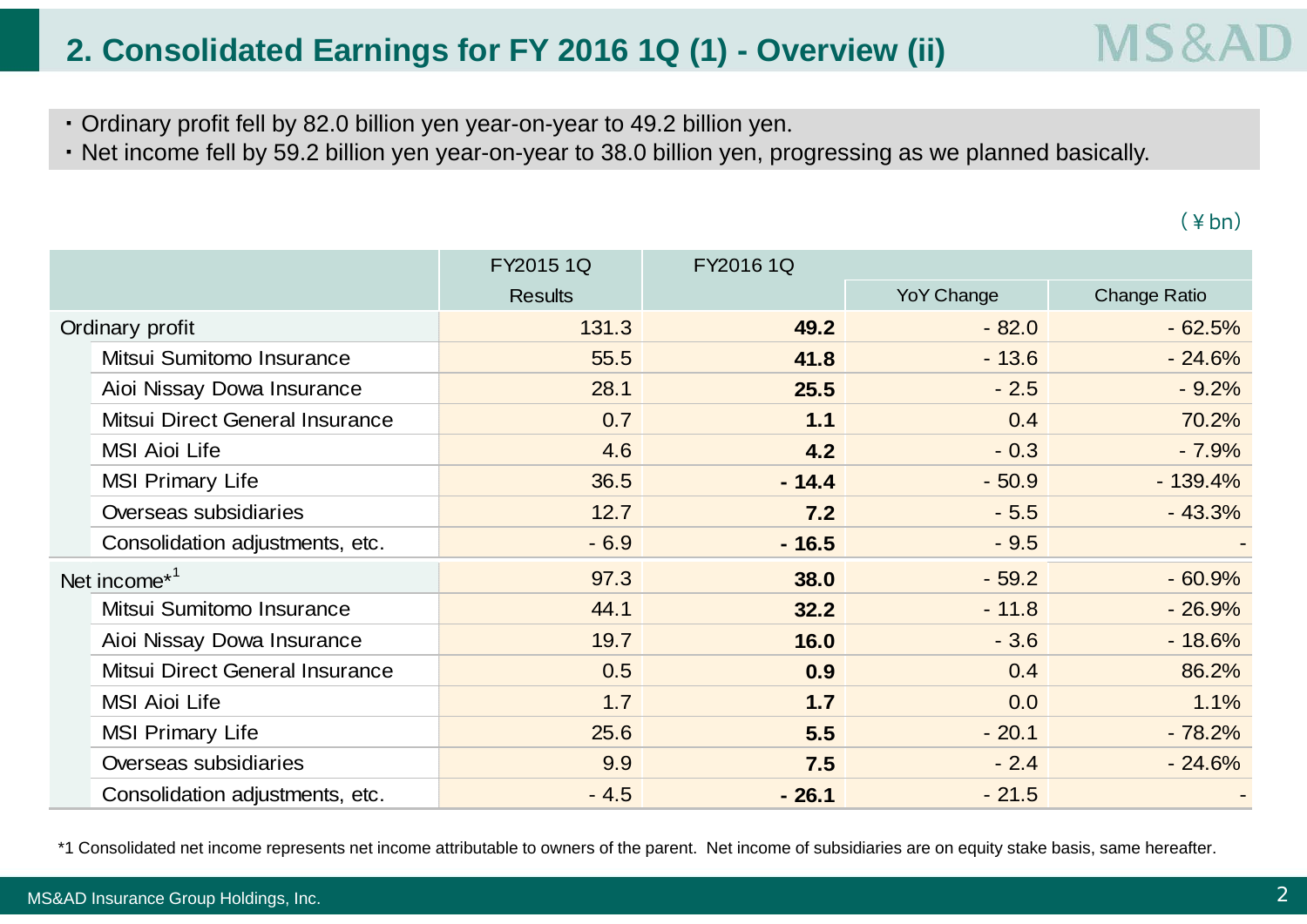### **3. Consolidated Earnings for FY2016 1Q(2) – YoY Results Comparisons**

- ・ Major factors for the decrease of ordinary profit were (1) an increase in incurred losses from natural catastrophes in domestic non-life insurance, (8) the recoil of the positive effect in the previous year due to interest rate hike of Australian dollar in domestic life insurance (a negative impact of fluctuation of foreign exchange rate and interest rate during the period was offset by (9) reversal of price fluctuation reserve), and (10) system expenses for the transfer of third–sector policies in force.
- ・ The impact of foreign exchange rates was limited offset (3) by (4).

#### **Factors in YoY changes in consolidated net income**

|      |                                                                                             |          |          | (¥bn)           |
|------|---------------------------------------------------------------------------------------------|----------|----------|-----------------|
|      |                                                                                             | FY2015   | FY2016   | <b>Differen</b> |
|      |                                                                                             | 1 Q      | 10       | -ce             |
|      | <b>Consolidated net income</b>                                                              | 97.3     | 38.0     | $-59.2$         |
|      | Domestic non-life insurance <sup>341</sup> (ordinary profit)                                |          |          |                 |
|      | Incurred losses incl. loss adjustment<br>expenses, excl. residential<br>earthquake and CALI |          |          |                 |
| (1)  | Natural catastrophes <sup>**</sup>                                                          | $-0.1$   | $-18.3$  | $-18.1$         |
| (2)  | Excl. natural cat., and impact<br>of foreign exchange rates                                 | $-302.1$ | $-307.6$ | $-5.5$          |
| (3)  | Impact of foreign exchange<br>rates                                                         | $-3.2$   | 13.6     | 16.8            |
| (4)  | Impact of foreign exchange rates<br>(other than incurred losses)                            | 1.4      | $-17.1$  | $-18.6$         |
| (5)  | Impact of premium growth etc,                                                               | 340.0    | 344.6    | 4.6             |
| (6)  | Investment profit (excl. foreign<br>exchange) and others                                    | 47.7     | 52.3     | 4.5             |
| (7)  | Overseas subsidiaries (ordinary profi                                                       | 12.7     | 7.2      | $-5.5$          |
| (8)  | Domestic life insurance subsidiaries<br>(ordinary profit)                                   | 41.1     | $-10.1$  | $-51.3$         |
| (9)  | <b>Reversal of price fluctuation</b><br>reserve                                             | $-1.6$   | 20.6     | 22.2            |
| (10) | System expenses for transfer third<br>sector policies in force                              |          | $-20.9$  | $-20.9$         |
| (11) | Others (income taxes, consolidation<br>adiustments, etc.)                                   | $-38.6$  | $-26.1$  | 12.4            |



**Consolidated net income**

※<sup>1</sup> Figures for domestic non-life insurance are the simple sum of MSI and ADI.

※<sup>2</sup> Natural catastrophes represents total of the incurred losses resulting from domestic natural catastrophes occurring in Japan during the period including Kumamoto earthquake and heavy snowfalls in Feb. 2014. But FY 2016 does not include the impact of heavy snowfalls, because its impact became limited.

**Partly offset**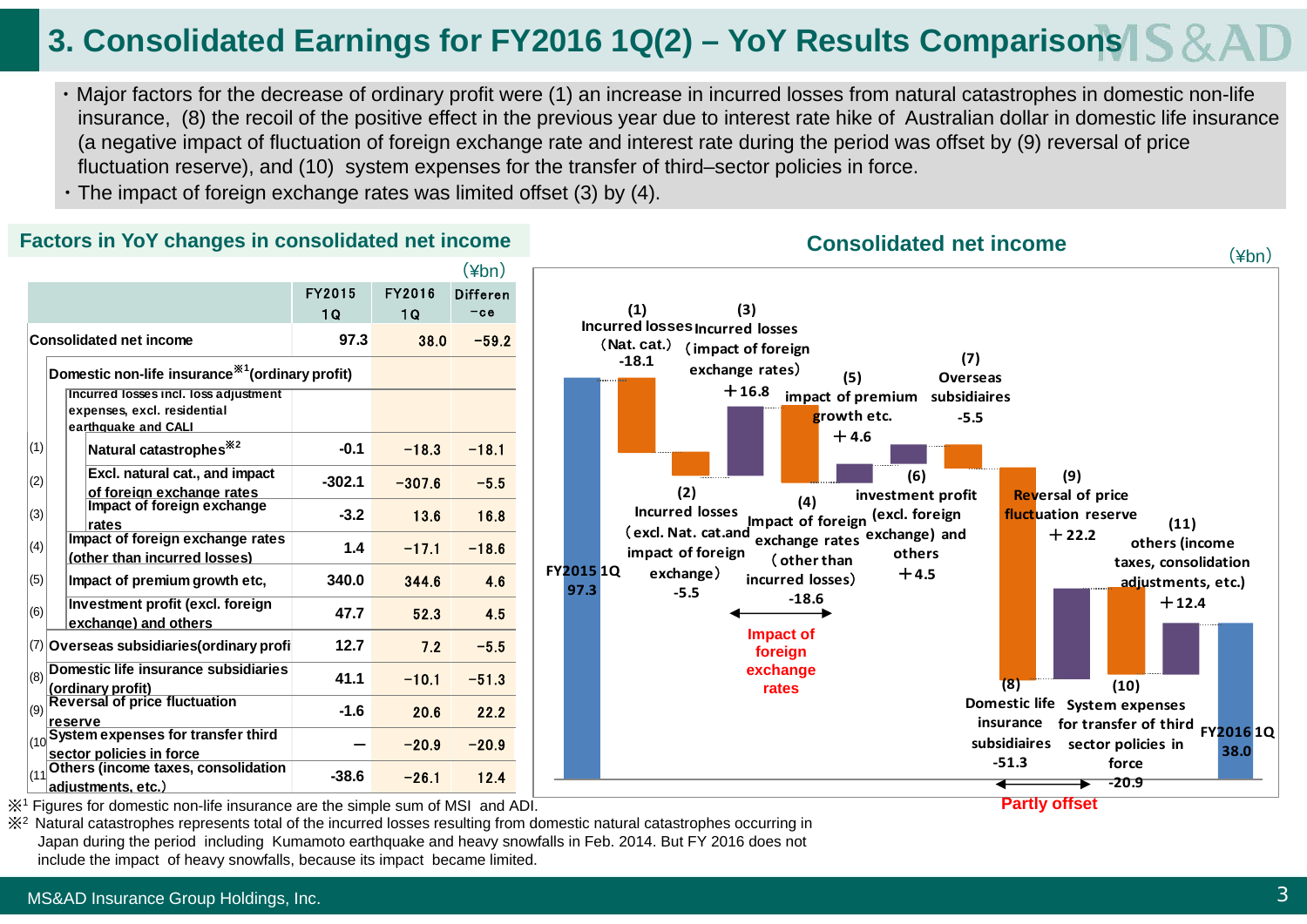### **4. Consolidated Earnings for FY 2016 1Q (3) – Group Core Profit**

- ・ Group core profit fell by 39.7 billion yen year-on-year to 56.4 billion yen.
- ・ The combined ratio for domestic non-life insurance business was down 0.8 points year-on-year to 88.9% due to an improvement in the loss ratio of voluntary automobile insurance and the impact of an appreciating yen on incurred loss.

 $(\frac{4}{3}$ hn)

MS&A

|                                                                        | FY2015 1Q      | FY2016 1Q      |            |
|------------------------------------------------------------------------|----------------|----------------|------------|
|                                                                        | <b>Results</b> | <b>Results</b> | YoY Change |
| Group Core Profit <sup>*1</sup>                                        |                | 96.2<br>56.4   | $-39.7$    |
| Domestic non-life insurance business                                   |                | 56.6<br>41.2   | $-15.4$    |
| Domestic life insurance business                                       |                | 27.3<br>7.2    | $-20.0$    |
| International business                                                 |                | 12.3<br>7.9    | $-4.4$     |
| Financial services business and risk related<br>services business      |                | $-0.1$<br>0.0  | 0.1        |
| Other financial targets                                                |                |                |            |
| Combined ratio <sup>*2</sup><br>(Domestic non-life insurance business) |                | 89.7%<br>88.9% | $-0.8pt$   |
| Increase in EV of MSI Aioi Life *3                                     |                |                |            |
| - 3<br><b>Group ROE</b>                                                |                |                |            |

\* 1 For the definition of Group Core Profit, please refer to the last page.

\* 2 Combined ratio (Domestic non-life insurance business ) is indicated based on the sum of MSI, ADI and Mitsui Direct General

\* 3 Increase in EV of MSI Aioi Life will be disclosed half-yearly and Group ROE will be disclosed at the end of every fiscal year.

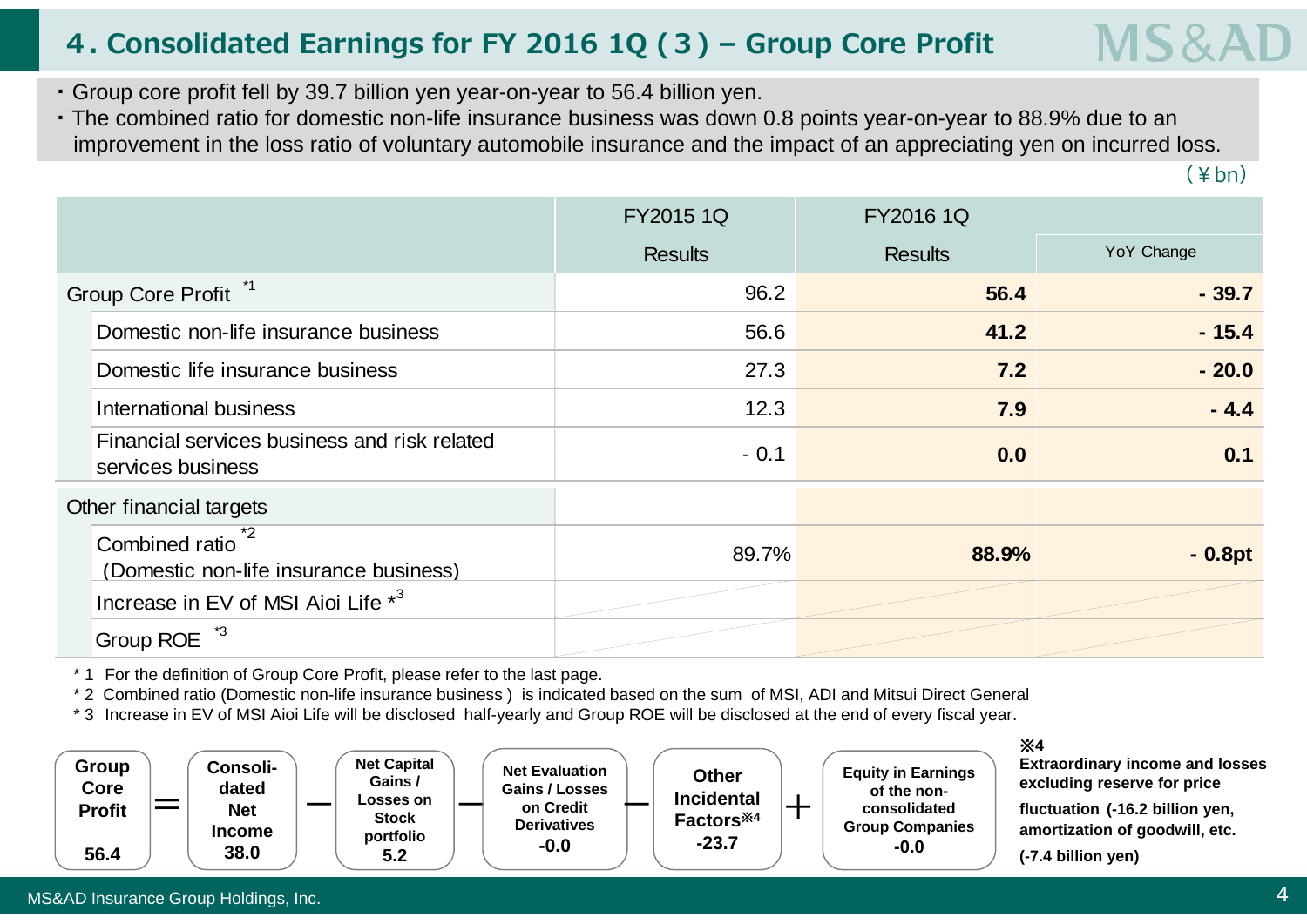### **5 Domestic Non-life Insurance Companies (1) – MSI & ADI Results for FY 2016 1Q (i)**

・Net premiums written for the two companies fell by 0.6% to 663.1 billion yen mainly due to a decrease caused by revisions to fire insurance products in the previous fiscal year in spite of an increase in voluntary automobile and other insurance.

- Underwriting profits prior to reflecting catastrophe reserves fell by 12.9 billion yen for the two companies combined to 48.1 billion yen, an increase of natural catastrophe due to the Kumamoto Earthquakes, etc.
- Underwriting profit for the two companies combined decreased by 11.2 billion yen to 24.6 billion yen.

 $(\frac{4}{3}$ hn)

|                                                                                                                                     |       | MSI (Non-consolidated) |            |         | ADI (Non-consolidated) | <reference>Simple Sum</reference> |            |  |
|-------------------------------------------------------------------------------------------------------------------------------------|-------|------------------------|------------|---------|------------------------|-----------------------------------|------------|--|
|                                                                                                                                     |       |                        | YoY Change |         | YoY Change             |                                   | YoY Change |  |
| Net premiums written                                                                                                                |       | 362.6                  | $-7.2$     | 300.4   | 3.3                    | 663.1                             | $-3.9$     |  |
| Growth rate of net premiums written                                                                                                 |       | $-2.0%$                | $-6.2pt$   | 1.1%    | $-1.4pt$               | $-0.6%$                           | $-4.0pt$   |  |
| Net claims paid                                                                                                                     | $(-)$ | 184.4                  | $-4.9$     | 149.2   | $-2.0$                 | 333.6                             | $-7.0$     |  |
| Incurred losses< including loss<br>adjustment expense>                                                                              | $(-)$ | 222.7                  | 13.6       | 170.6   | 5.4                    | 393.4                             | 19.0       |  |
| Commissions and collection expenses                                                                                                 | $(-)$ | 63.7                   | $-2.2$     | 58.5    | 0.3                    | 122.2                             | $-1.8$     |  |
| Operating expenses and general and<br>administrative expense (underwriting)                                                         | $(-)$ | 52.9                   | 2.0        | 44.0    | $-1.9$                 | 97.0                              | 0.0        |  |
| Underwriting profit prior to reflecting<br>catastrophe reserve                                                                      |       | 28.7                   | $-7.4$     | 19.4    | $-5.5$                 | 48.1                              | $-12.9$    |  |
| Reversal of catastrophe reserve                                                                                                     |       | $-12.7$                | 2.0        | $-10.7$ | $-0.2$                 | $-23.5$                           | 1.7        |  |
| <b>Underwriting profit</b>                                                                                                          |       | 15.9                   | $-5.4$     | 8.7     | $-5.8$                 | 24.6                              | $-11.2$    |  |
| Ratios                                                                                                                              |       |                        |            |         |                        |                                   |            |  |
| Net loss ratio <sup>1</sup>                                                                                                         |       | 56.9%                  | $-0.1pt$   | 54.5%   | $-1.3pt$               | 55.8%                             | $-0.7$ pt  |  |
| Net expenses ratio                                                                                                                  |       | 32.2%                  | 0.6pt      | 34.2%   | $-0.9pt$               | 33.1%                             | 0.0pt      |  |
| <b>Combined ratio</b>                                                                                                               |       | 89.1%                  | 0.5pt      | 88.7%   | $-2.2pt$               | 88.9%                             | $-0.7pt$   |  |
| <reference: and="" business="" cali<sup="" earthquake="" excluding="" insurance="" performance="" residential="">2&gt;</reference:> |       |                        |            |         |                        |                                   |            |  |
| Net loss ratio                                                                                                                      |       | 52.6%                  | $-0.9pt$   | 49.8%   | $-2.0pt$               | 51.3%                             | $-1.5pt$   |  |
| Net expenses ratio                                                                                                                  |       | 33.9%                  | 0.5pt      | 35.7%   | $-1.2pt$               | 34.7%                             | $-0.2pt$   |  |
| <b>Combined ratio</b>                                                                                                               |       | 86.5%                  | $-0.4pt$   | 85.5%   | $-3.2pt$               | 86.0%                             | $-1.7pt$   |  |

\*1 Net loss ratio is on a "written-to-paid" basis, same hereafter. \*2 CALI stands for Compulsory Automobile Liability Insurance, same hereafter.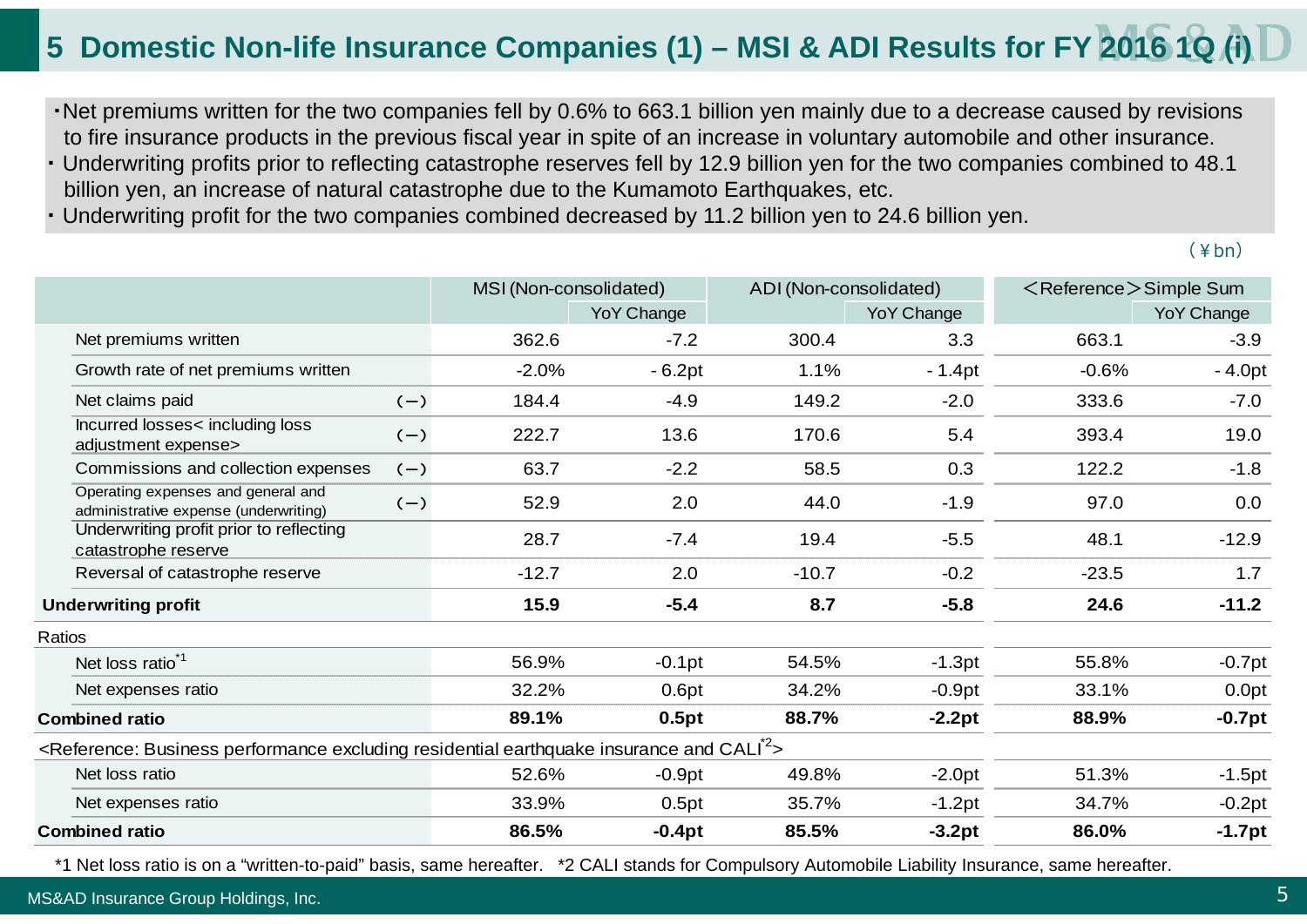### **6. Domestic Non-life Insurance Companies (1) - MSI&ADI Results for FY 2016 1Q (ii)**

- ・In investment profit and other ordinary profit resulted in a decrease of 4.9 billion yen year-on-year to 42.7 billion yen, due to the impact of a drop in net interest and dividends income and foreign exchange losses while gains on sales of securities increased.
- Extraordinary losses fell by 4.6 billion yen year-on-year to a loss of 6.7 billion yen.
- ・Net income fell by 15.5 billion yen year-on-year to 48.3 billion yen.
- Sales of strategic equity holdings for the two companies combined amounted to 30.6 billion yen.

#### $(\frac{4}{5})$

|                                                       | MSI (Non-consolidated) |                   |        | ADI (Non-consolidated) |        | $\leq$ reference $\geq$ Simple Sum |  |
|-------------------------------------------------------|------------------------|-------------------|--------|------------------------|--------|------------------------------------|--|
|                                                       |                        | <b>YoY Change</b> |        | YoY Change             |        | <b>YoY Change</b>                  |  |
| <b>Underwiting profit</b>                             | 15.9                   | $-5.4$            | 8.7    | $-5.8$                 | 24.6   | $-11.2$                            |  |
| Net interest and dividends income                     | 25.4                   | $-4.5$            | 13.0   | $-0.4$                 | 38.5   | $-5.0$                             |  |
| Gains on slaes of securities                          | 11.3                   | 3.8               | 4.7    | 2.5                    | 16.0   | 6.4                                |  |
| impairment losses on securities<br>$(-)$              | 1.5                    | $-1.5$            | 1.0    | 0.1                    | 2.5    | $-1.3$                             |  |
| <b>Investment profit and Other</b><br>ordinary profit | 25.9                   | $-8.1$            | 16.7   | 3.2                    | 42.7   | $-4.9$                             |  |
| <b>Ordinary profit</b>                                | 41.8                   | $-13.6$           | 25.5   | $-2.5$                 | 67.4   | $-16.2$                            |  |
| <b>Extraordinary income</b>                           | $-1.4$                 | $-0.6$            | $-5.3$ | $-3.9$                 | $-6.7$ | $-4.6$                             |  |
| Income before income taxes                            | 40.4                   | $-14.3$           | 20.2   | $-6.5$                 | 60.6   | $-20.8$                            |  |
| Net income                                            | 32.2                   | $-11.8$           | 16.0   | $-3.6$                 | 48.3   | $-15.5$                            |  |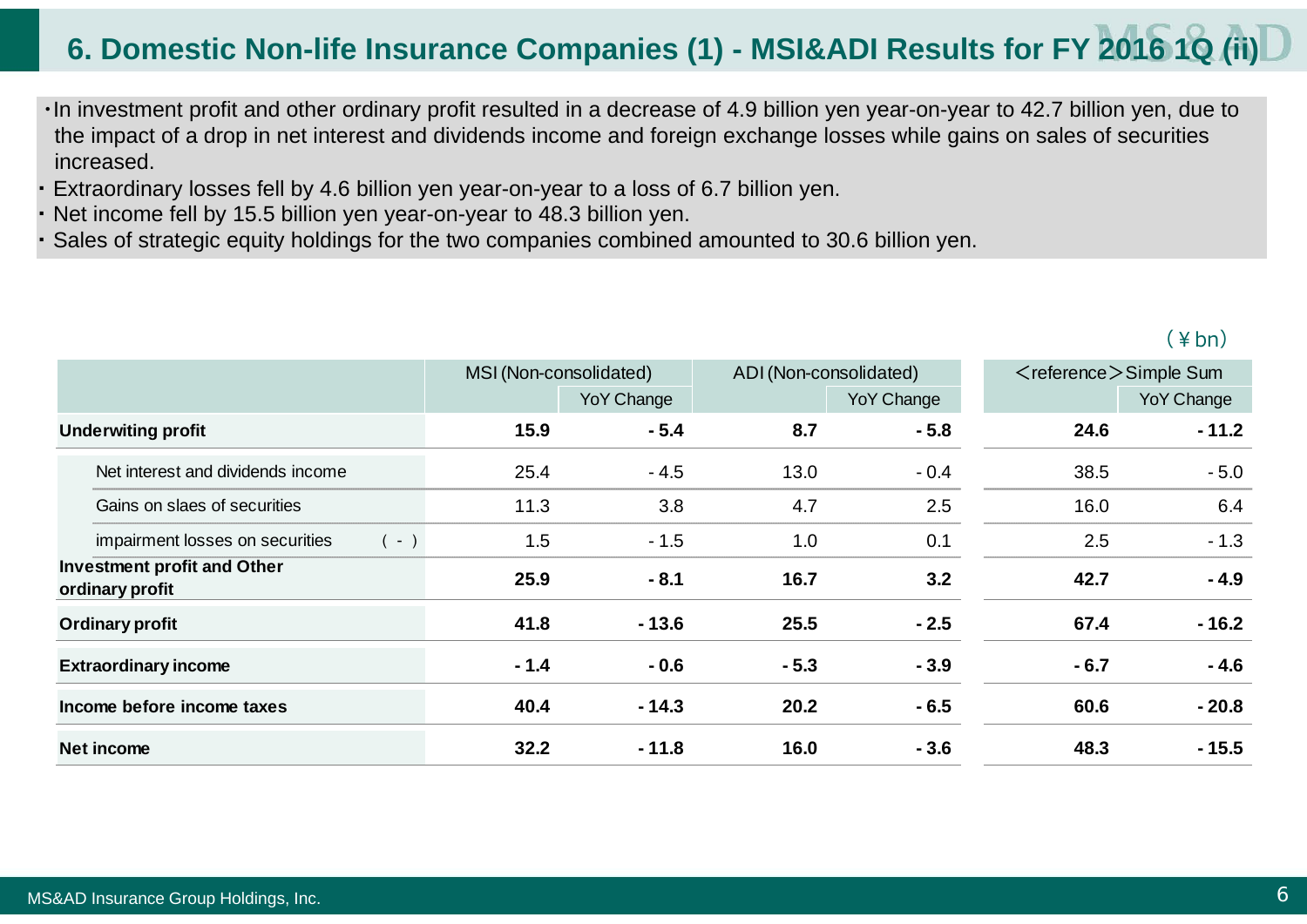### **7. Domestic Non-life Insurance Companies FY 2016 1Q (2) - Impact of Natural Catastrophes**

・Incurred losses related to natural catastrophes rose total of 18.1 billion yen year-on-year for the two companies combined to 18.3 billion yen primarily due to the Kumamoto Earthquakes.

・Net claims paid for natural catastrophes rose 2.8 billion yen year-on-year to 3.4 billion yen.

## **Impact of natural catastrophes** *(\\\\)* **4bn)** *(\\)* **4bn)** *(\\)* **<b>***(\\) (\\) (\\) (\\) (\\) (\\) (\\) (\\) (\\)**(\\)* **<b>***(\\) (\\) (\\) (\\)**)*

|                                                                  |                | <b>Incurred Losses</b> | <b>Net Claims Paid</b> |            | Provision for O/S <sup>*1</sup> |            |  |
|------------------------------------------------------------------|----------------|------------------------|------------------------|------------|---------------------------------|------------|--|
|                                                                  |                | YoY Change             |                        | YoY Change |                                 | YoY Change |  |
| Net Cat. In Japan <sup>2</sup>                                   | 18.3           | 18.2                   | 3.4                    | 3.4        | 14.8                            | 14.7       |  |
| Mitsui Sumitomo Insurance                                        | 12.4           | 12.3                   | 2.0                    | 2.0        | 10.3                            | 10.3       |  |
| Aioi Nissay Dowa Insurance                                       | 5.8            | 5.8                    | 1.4                    | 1.4        | 4.4                             | 4.4        |  |
| (of which, Kumamoto Earthquake <sup>2</sup> )                    | 12.6           | 12.6                   | 0.2                    | 0.2        | 12.3                            | 12.3       |  |
| Mitsui Sumitomo Insurance                                        | 9.1            | 9.1                    | 0.2                    | 0.2        | 8.9                             | 8.9        |  |
| Aioi Nissay Dowa Insurance                                       | 3.4            | 3.4                    | 0.0                    | 0.0        | 3.4                             | 3.4        |  |
| (Excluding Kumamoto Earthquake)                                  | 5.6            | 5.6                    | 3.2                    | 3.2        | 2.4                             | 2.3        |  |
| Mitsui Sumitomo Insurance                                        | 3.2            | 3.1                    | 1.8                    | 1.8        | 1.4                             | 1.3        |  |
| Aioi Nissay Dowa Insurance                                       | 2.4            | 2.4                    | 1.4                    | 1.4        | 1.0                             | 1.0        |  |
| Heavy Snowfalls in Japan <sup>3</sup><br>(occurred in Feb. 2014) | $\blacksquare$ | $-0.1$                 | $\blacksquare$         | $-0.6$     | $\blacksquare$                  | 0.5        |  |
| Total                                                            | 18.3           | 18.1                   | 3.4                    | 2.8        | 14.8                            | 15.2       |  |

\*1 "O/S stands for outstanding claims, same hereafter.

\*2 Excluding residential earthquake insurance

\*3 The figures of FY 2016 excludes the impact of heavy snowfalls in Japan because its impact became very small.

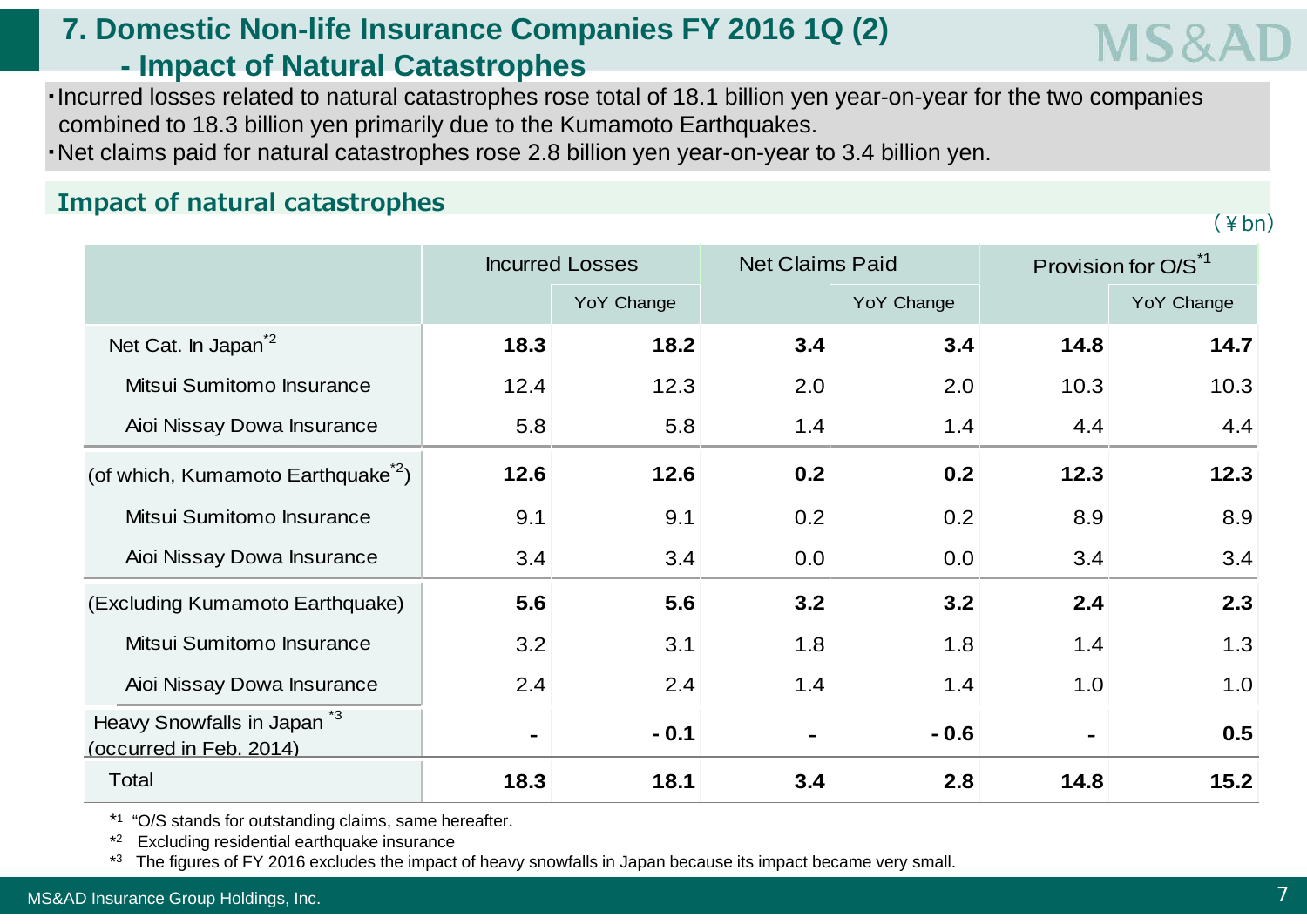### **8. Domestic Non-life Insurance Companies FY 2016 1Q (3) - Catastrophe Reserves**

- ・ The net change in the catastrophe reserves decreased by 1.7 billion yen year-on-year to 23.5 billion for the two companies combined.
- ・ Reversals for the two companies combined rose to 1.2 billion yen, from 0.0 billion yen in the same period of the previous year. Provisions fell to 24.7 billion yen for both companies combined, from 25.3 billion yen in the same period of the previous year, due to the impact of a drop in fire insurance income.

#### **Catastrophe reserves** (¥bn)

|                   |                   | <b>Reversal</b> | <b>Provision</b> |      | Change |                      |  |  |
|-------------------|-------------------|-----------------|------------------|------|--------|----------------------|--|--|
|                   |                   |                 |                  |      | YoY    | <b>June 30, 2016</b> |  |  |
|                   | Fire and allied   | 1.2             | 3.3              | 2.0  | $-2.2$ | 142.2                |  |  |
|                   | Marine            | 0.0             | 0.6              | 0.6  | $-0.1$ | 76.0                 |  |  |
| Mistui Sumitomo   | Personal accident |                 | 1.2              | 1.2  | 0.0    | 64.4                 |  |  |
| <b>Insurance</b>  | Voluntary auto    |                 | 5.3              | 5.3  | 0.0    | 43.4                 |  |  |
|                   | Other             | 0.0             | 3.4              | 3.4  | 0.2    | 169.1                |  |  |
|                   | <b>Total</b>      | $1.2$           | 14.0             | 12.7 | $-2.0$ | 495.3                |  |  |
|                   | Fire and allied   |                 | 2.7              | 2.7  | $-0.0$ | 114.8                |  |  |
|                   | Marine            |                 | 0.0              | 0.0  | $-0.0$ | 13.8                 |  |  |
| Aioi Nissay Dowa  | Personal accident |                 | 0.5              | 0.5  | $-0.0$ | 63.7                 |  |  |
| <b>Insurance</b>  | Voluntary auto    |                 | 5.6              | 5.6  | 0.1    | 35.5                 |  |  |
|                   | Other             | 0.0             | 1.7              | 1.7  | 0.2    | 60.9                 |  |  |
|                   | <b>Total</b>      | 0.0             | 10.7             | 10.7 | 0.2    | 288.9                |  |  |
|                   | Fire and allied   | 1.2             | 6.0              | 4.7  | $-2.3$ | 257.1                |  |  |
|                   | Marine            | 0.0             | 0.7              | 0.7  | $-0.1$ | 89.9                 |  |  |
| Simple Sum of MSI | Personal accident |                 | 1.7              | 1.7  | $-0.0$ | 128.1                |  |  |
| and ADI           | Voluntary auto    |                 | 11.0             | 11.0 | 0.1    | 78.9                 |  |  |
|                   | Other             | 0.0             | 5.2              | 5.2  | 0.5    | 230.0                |  |  |
|                   | <b>Total</b>      | $1.2$           | 24.7             | 23.5 | $-1.7$ | 784.2                |  |  |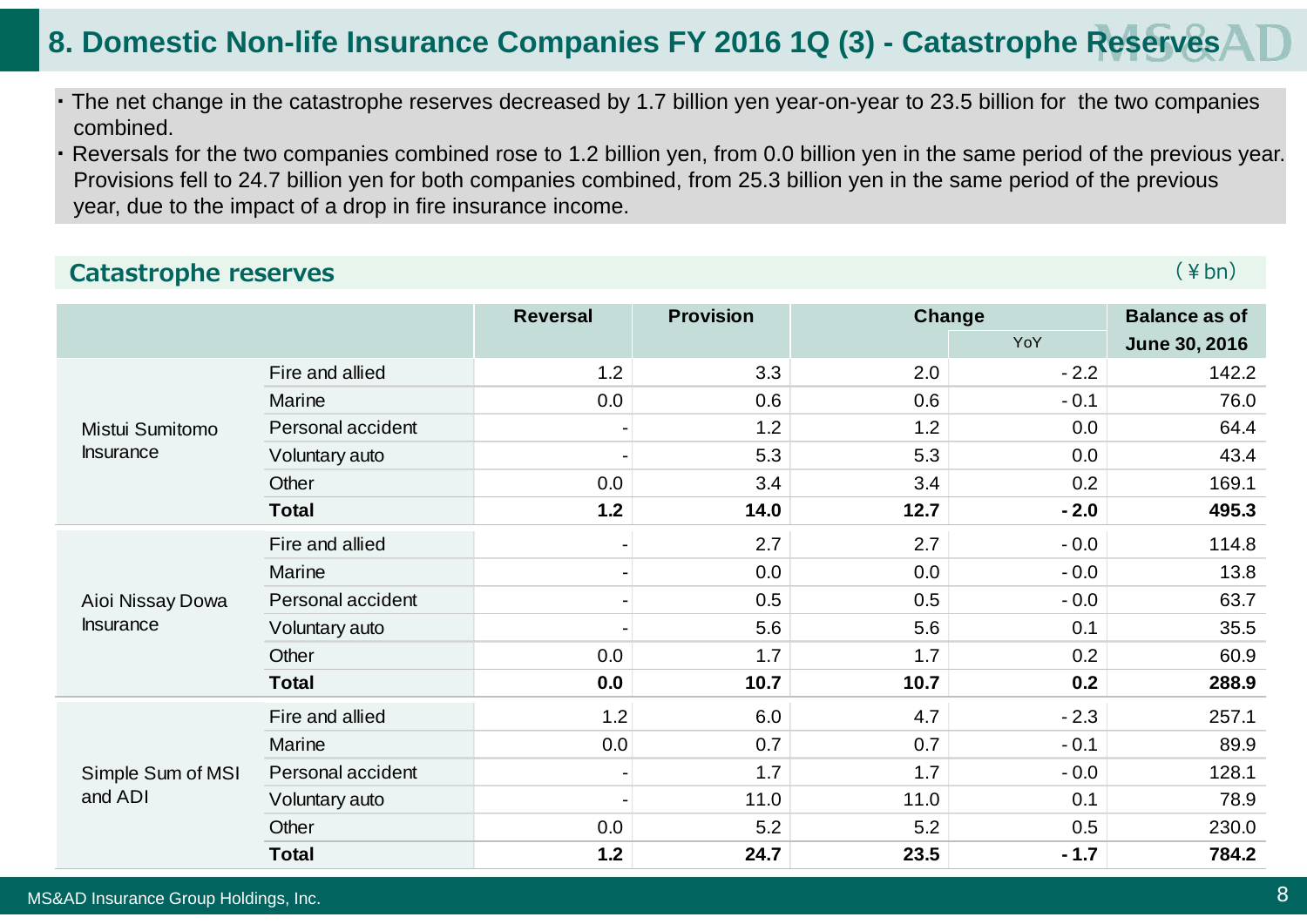### **9. Domestic Non-life Insurance Companies FY 2016 1Q (4) – Voluntary Auto Insurance**

- ・ EI loss ratio dropped 1.0 points year-on-year to 55.1%, as Incurred loss fell primarily due to a drop in the number of accidents and the effects of premium rate revisions implemented in the past and other factors.
- ・ The average payout per claim for vehicle damage rose due to factors such as an increase in the cost of repairs.



**Trend in the Number of Accidents** 

#### **Insurance Premiums and Claims**

#### Mitsui Sumitomo Insurance **Aioi Nissay Dowa Insurance** Aioi Nissay Dowa Insurance

| < Domestic Sales Basis >                           | No. of Contracts          | <b>Insurance Premium</b><br>Unit Price |         | Insurance<br>Premium                       | <domestic basis="" sales=""></domestic>            | No. of Contracts          | Unit Price | <b>Insurance Premium</b> | Insurance<br>Premium                       |
|----------------------------------------------------|---------------------------|----------------------------------------|---------|--------------------------------------------|----------------------------------------------------|---------------------------|------------|--------------------------|--------------------------------------------|
| Factors increasing/decreasing<br>insurance premium | $+0.5%$                   |                                        | $+0.9%$ | $+1.4%$                                    | Factors increasing/decreasing<br>insurance premium | $-0.9%$                   |            | $+1.5%$                  | $+0.6%$                                    |
| <domestic></domestic>                              | Property damage liability |                                        |         | Vehicle damage<br>Excl. natural disasters) | <domestic></domestic>                              | Property damage liability |            |                          | Vehicle damage<br>Excl. natural disasters) |
| Changes in average payout<br>per claim             | $+0.0%$                   |                                        |         | $+0.7%$                                    | Changes in average payout<br>per claim             | $-0.1%$                   |            |                          | $+0.3%$                                    |



Simple sum of MSI and ADI



| pntracts | <b>Insurance Premium</b><br>Unit Price | Insurance<br>Premium                        | <domestic basis="" sales=""></domestic>            | No. of Contracts          | <b>Insurance Premium</b><br><b>Unit Price</b> | <b>Insurance</b><br>Premium                 |
|----------|----------------------------------------|---------------------------------------------|----------------------------------------------------|---------------------------|-----------------------------------------------|---------------------------------------------|
| ⊦0.5%    | $+0.9%$                                | $+1.4%$                                     | Factors increasing/decreasing<br>insurance premium | $-0.9\%$                  | $+1.5%$                                       | $+0.6%$                                     |
|          | damage liability                       | Vehicle damage<br>Excl. natural disasters ) | <domestic></domestic>                              | Property damage liability |                                               | Vehicle damage<br>Excl. natural disasters ) |
| +0.0%    |                                        | $+0.7%$                                     | Changes in average payout<br>per claim             | $-0.1%$                   |                                               | $+0.3%$                                     |

\* All figures for factors of increase/decrease in insurance premiums are based on sales results (Apr.- Jun.) year on year,

\* Changes in average payout per claim means change in average payout per claim over one-year period ended June 30, 2016 compared with average payout per claim in one-year period ended Mar. 31, 2016.

\* EI loss ratio is calculated based on the figure during April and June for each year.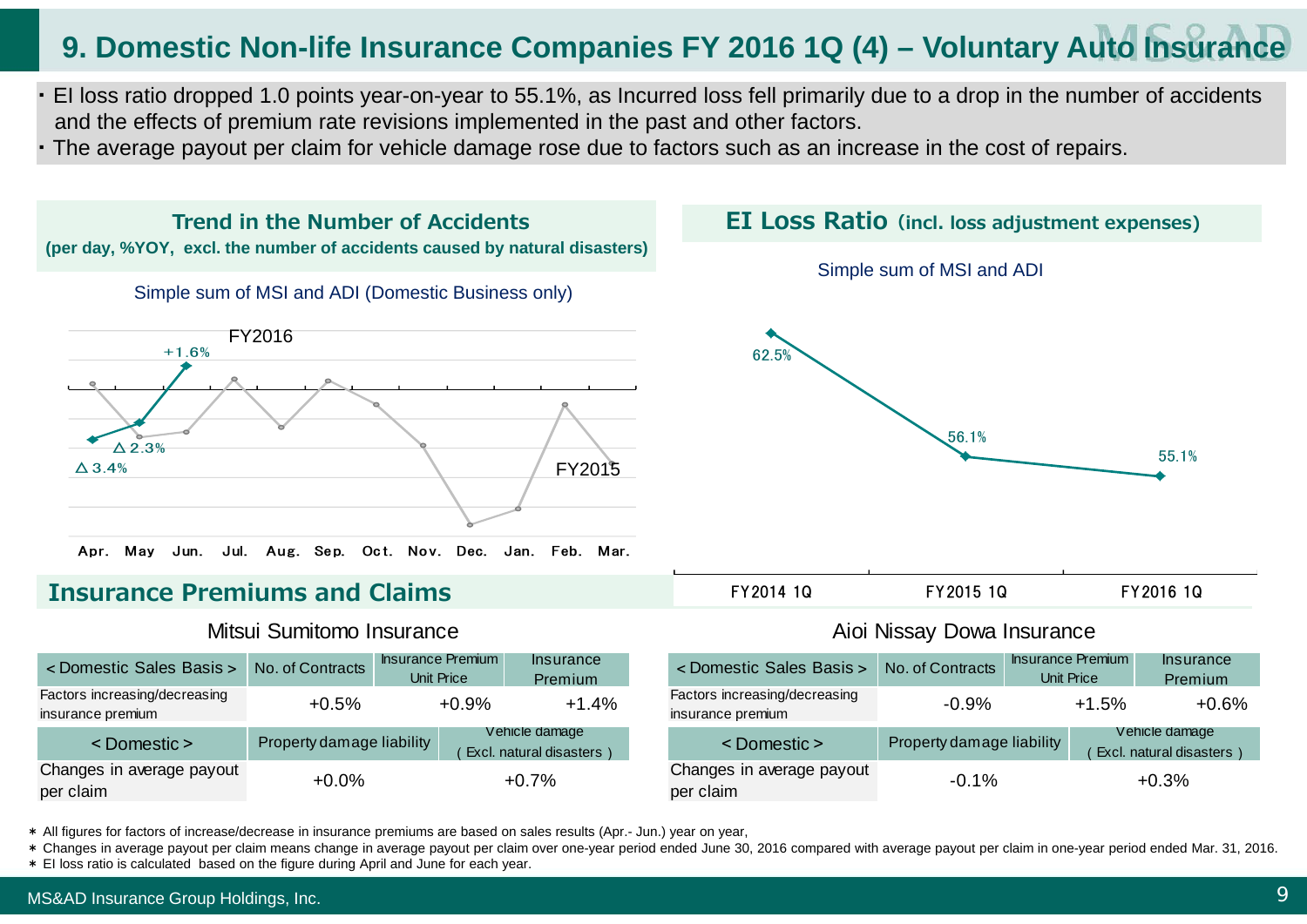#### MS& **10. Domestic Life Insurance / MSI Aioi Life - Results for FY 2016 1Q**

- ・ The amount of new policies decreased by 14.4% year-on-year to 495.7 billion yen due to a decrease in income guarantee insurance and other factors .
- ・ Annualized premiums of new policies for third sector insurance increased by 7.1% to 3.4 billion yen.
- ・Net income was 1.7 billion at almost the same level in the same period of the previous year.

### **MSI Aioi Life**

 $(\nPsi$ bn)

|                                          | FY 2015 1Q                                  | FY 2016 1Q     |                                                  |              |
|------------------------------------------|---------------------------------------------|----------------|--------------------------------------------------|--------------|
|                                          | <b>Results</b>                              | <b>Results</b> | YoY Change                                       | Change Ratio |
| Amount of new policies *                 | 579.2                                       | 495.7          | $-83.5$                                          | $-14.4%$     |
| Annualized premiums of new policies      | 11.0                                        | 9.9            | $-1.1$                                           | $-10.5%$     |
| of which, third sector insurance         | 3.1                                         | 3.4            | 0.2                                              | 7.1%         |
| Amount of policies in force *            | (At the beginning<br>22,576.0<br>of the FY) | 22,643.7       | (Change from the<br>67.7<br>beginning of the FY) | 0.3%         |
| Annualized premiums of policies in force | (At the beginning<br>375.7<br>of the FY)    | 379.2          | (Change from the<br>3.5<br>beginning of the FY)  | 1.0%         |
| of which, third sector insurance         | (At the beginning<br>78.7<br>of the FY)     | 80.8           | (Change from the<br>2.0<br>beginning of the FY)  | 2.6%         |
| Gross premiums income                    | 111.9                                       | 113.6          | 1.7                                              | 1.5%         |
| Ordinary profit                          | 4.6                                         | 4.2            | $-0.3$                                           | $-7.9%$      |
| <b>Extrordinary income</b>               | $-0.1$                                      | $-0.1$         | 0.0                                              |              |
| Net Income                               | 1.7                                         | 1.7            | 0.0                                              | 1.1%         |
| Core profit                              | 3.8                                         | 4.9            | 1.0                                              | 27.9%        |

\* Total sum of personal insurance and personal annuity insurance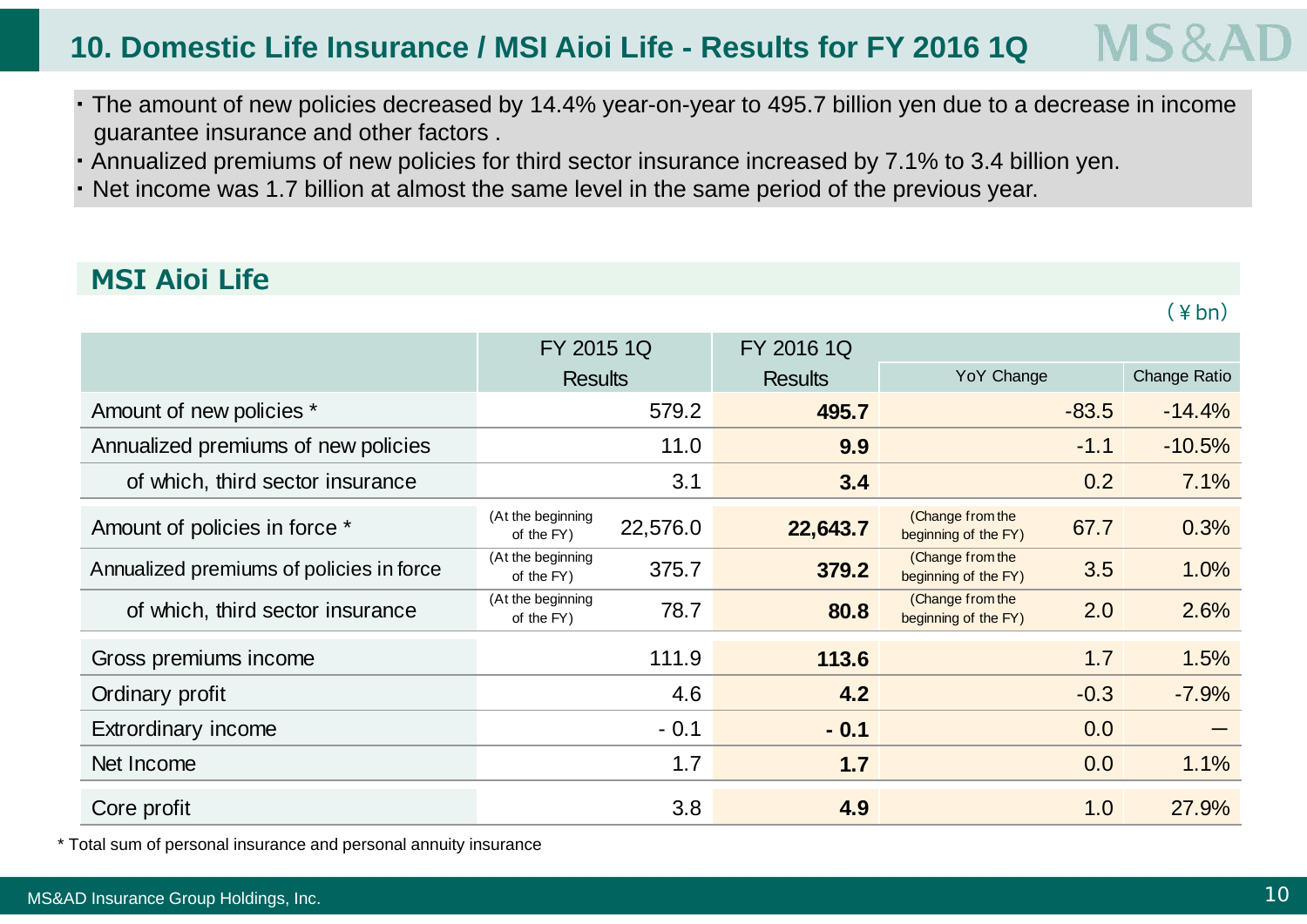## 11. Domestic Life Insurance / MSI Primary Life - Results for FY 2016 1Q MS & A

- ・ Gross premiums income fell by 10.5% to 243.9 billion yen compared with the same period of the same period which performed very well.
- ・ Net income fell by 20.1 billion yen year-on-year to 5.5 billion yen primarily due to the reaction to a drop in the burden of policy reserve for fixed whole life insurance caused by the rise in Australian dollar interest rates in the previous fiscal year. Note that extraordinary income includes 22.5 billion yen in gains on reversal of price fluctuation reserve against losses due to fluctuation of interest rate and foreign exchange rate in the current period.

#### **MSI Primary Life** (\*bn)

|                              | FY 2015 1Q<br>FY 2016 1Q                   |                |                                                         |              |  |
|------------------------------|--------------------------------------------|----------------|---------------------------------------------------------|--------------|--|
|                              | <b>Results</b>                             | <b>Results</b> | YoY Change                                              | Change Ratio |  |
| Amount of new policies*      | 260.6                                      | 233.5          | $-27.0$                                                 | $-10.4%$     |  |
| Amount of policies in force* | (At the beginning<br>4,910.8<br>of the FY) | 4,743.7        | (Change from<br>$-167.0$<br>the beginning<br>of the FY) | $-3.4%$      |  |
| Gross premiums income        | 272.6                                      | 243.9          | $-28.6$                                                 | $-10.5%$     |  |
| Ordinary profit              | 36.5                                       | $-14.4$        | $-50.9$                                                 | $-139.4%$    |  |
| Extrordinary income          | $-0.4$                                     | 22.0           | 22.5                                                    |              |  |
| Net Income                   | 25.6                                       | 5.5            | $-20.1$                                                 | $-78.2%$     |  |
| Core profit                  | 42.2                                       | $-29.8$        | $-72.0$                                                 | $-170.7\%$   |  |

\* Total sum of personal insurance and personal annuity insurance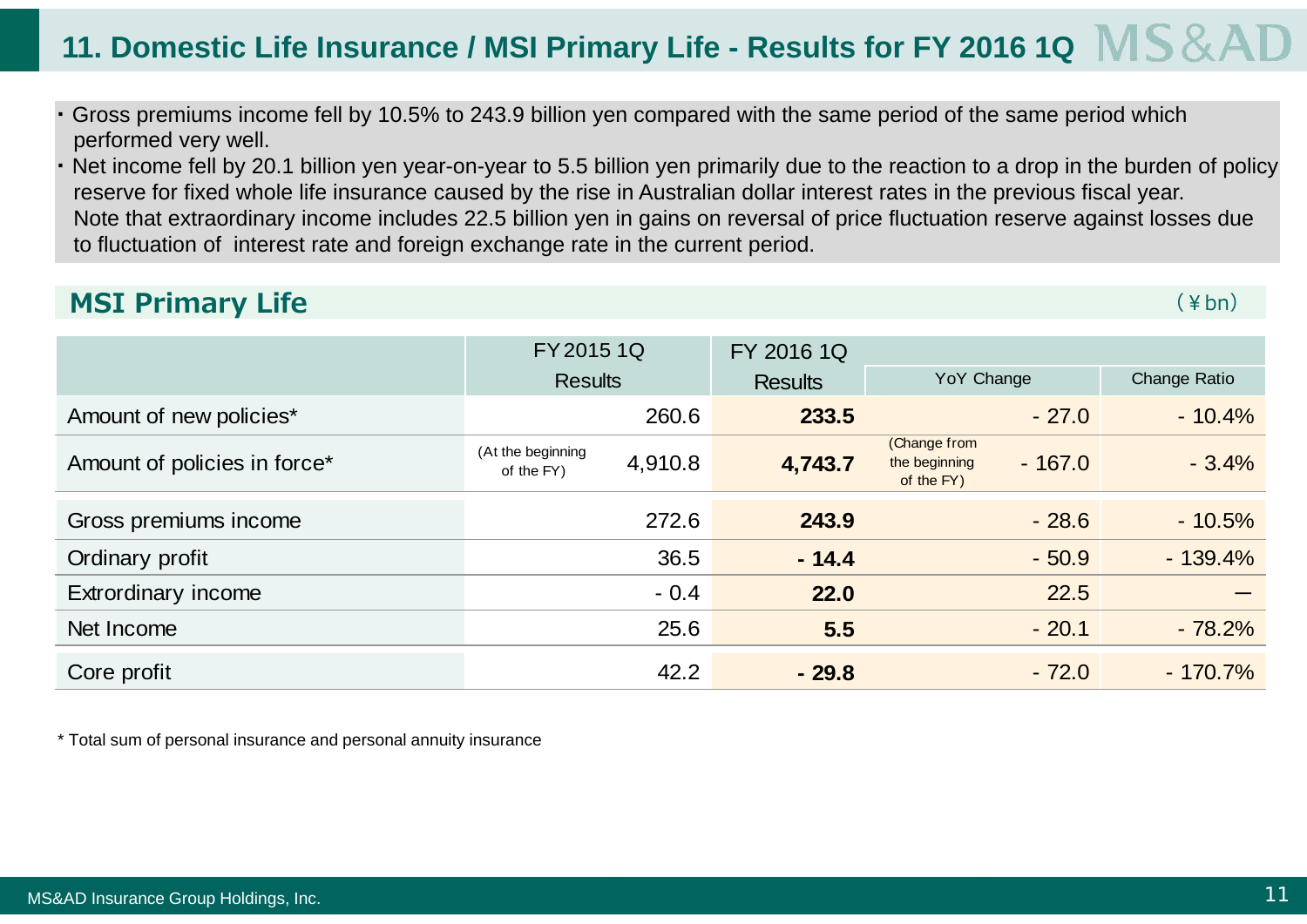### **12. Overseas Subsidiaries - Results for FY 2016 1Q**

- ・ Net premiums written rose 206.1% to 270.3 billion yen due to the effect of the new consolidation of MS Amlin. (foreign exchange rates impact was negative 7.6 billion yen) .
- Net income fell 2.4 billion yen to 7.5 billion yen due to the impact of earthquake in Taiwan and large and medium-range losses in Europe, despite 3.9 billion yen of the consolidation impact of MS Amlin.

### **Overseas Subsidiaries**

 $\mathsf S$  (  $\mathsf{\mathsf {Ybn}}$  )

|            |                      | FY 2015 1Q     | FY 2016 1Q     |            |              |  |  |
|------------|----------------------|----------------|----------------|------------|--------------|--|--|
|            |                      | <b>Results</b> | <b>Results</b> | YoY Change | Change ratio |  |  |
|            | Net premiums written | 88.3           | 270.3          | 182.0      | 206.1%       |  |  |
| Asia       |                      | 43.2           | 40.7           | $-2.5$     | $-5.9%$      |  |  |
|            | Europe               | 24.0           | 28.4           | 4.4        | 18.5%        |  |  |
|            | Americas             | 12.5           | 12.3           | $-0.2$     | $-1.6%$      |  |  |
|            | Reinsurance          | 8.4            | 8.3            | $-0.1$     | $-1.2%$      |  |  |
|            | <b>MS Amlin</b>      | $\sim$         | 180.4          | 180.4      |              |  |  |
| Net income |                      | 9.9            | 7.5            | $-2.4$     | $-24.6%$     |  |  |
| Asia       |                      | 5.2            | 2.5            | $-2.6$     | $-51.0%$     |  |  |
|            | Europe               | 1.2            | $-2.0$         | $-3.2$     | $-267.7%$    |  |  |
|            | Americas             | 0.6            | 0.3            | $-0.3$     | $-51.9%$     |  |  |
|            | Reinsurance          | 2.8            | 2.7            | $-0.0$     | $-2.8%$      |  |  |
|            | <b>MS Amlin</b>      | $\blacksquare$ | 3.9            | 3.9        |              |  |  |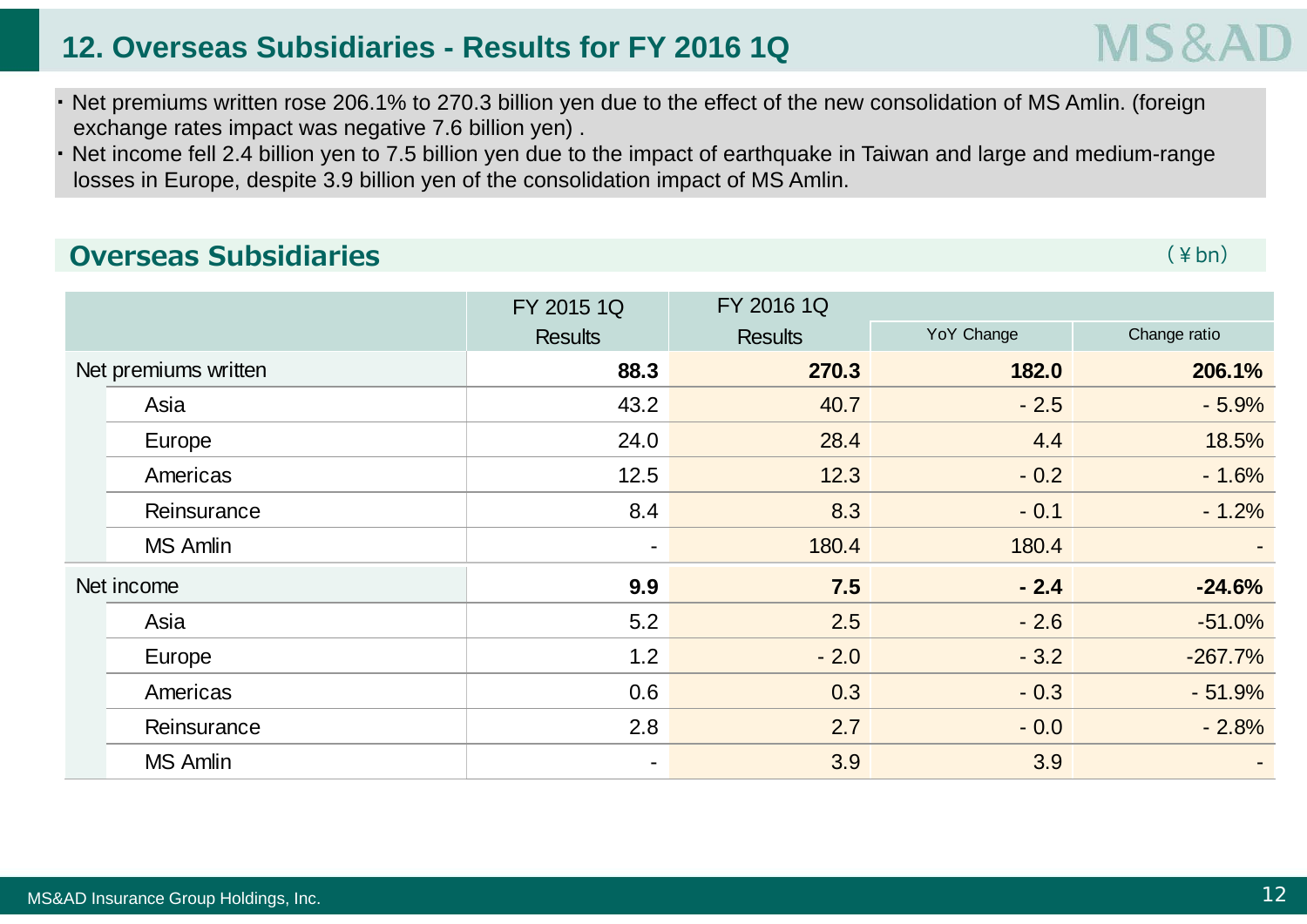## **FY 2016 1Q Results Data**

| Mitsui Sumitomo Insurance (Non-consolidated)  | Page 13-15 |
|-----------------------------------------------|------------|
| Aioi Nissay Dowa Insurance (Non-consolidated) | Page 16-18 |
| Simple sum of MSI and ADI (Non-consolidated)  | Page 19-20 |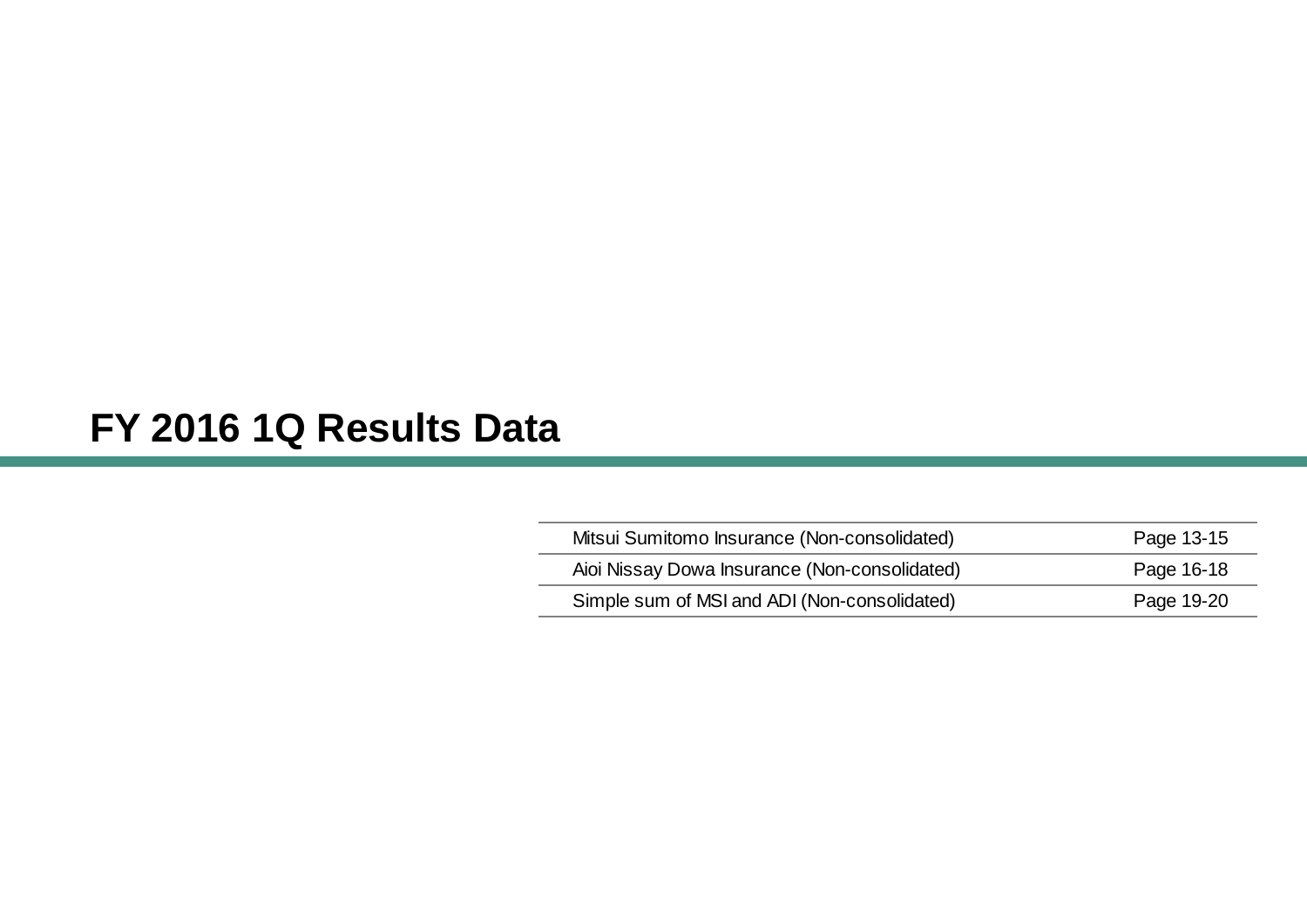### **13. Non-consolidated Results for FY 2016 1Q - MSI (i)**

| A I D<br>- |  |  |
|------------|--|--|
|            |  |  |

(¥bn)

|                                                                | FY 2015 1Q     | FY 2016 1Q     |                   |
|----------------------------------------------------------------|----------------|----------------|-------------------|
|                                                                | <b>Results</b> | <b>Results</b> | <b>YoY Change</b> |
| Net premiums written                                           | 369.9          | 362.6          | $-7.2$            |
| Growth rate of net premiums written                            | 4.2%           | $-2.0%$        | $-6.2pt$          |
| Net loss ratio                                                 | 57.0%          | 56.9%          | $-0.1pt$          |
| Net expense ratio                                              | 31.6%          | 32.2%          | 0.6pt             |
| Combined ratio                                                 | 88.6%          | 89.1%          | 0.5pt             |
| Incurred losses (Incl. loss adjustment expenses)               | 209.0          | 222.7          | 13.6              |
| Underwriting profit                                            | 21.3           | 15.9           | $-5.4$            |
| Net interest and dividends income                              | 30.0           | 25.4           | $-4.5$            |
| Gains on sales of securities                                   | 7.4            | 11.3           | 3.8               |
| Impairment losses on securities                                | $-3.0$         | $-1.5$         | 1.5               |
| Investment profit                                              | 35.1           | 25.9           | $-9.1$            |
| Ordinary profit                                                | 55.5           | 41.8           | $-13.6$           |
| Extraordinary income                                           | $-0.7$         | $-1.4$         | $-0.6$            |
| Net income                                                     | 44.1           | 32.2           | $-11.8$           |
| $\leq$ Excluding residential earthquake insurance and CALI $>$ |                |                |                   |
| Growth rate of net premiums written                            | 4.1%           | $-1.8%$        | $-5.9pt$          |
| Net loss ratio                                                 | 53.5%          | 52.6%          | $-0.9pt$          |
| Net expense ratio                                              | 33.4%          | 33.9%          | 0.5pt             |
| Combined ratio                                                 | 86.9%          | 86.5%          | $-0.4pt$          |
| Incurred losses (incl. loss adjustment expeses)                | 173.0          | 179.3          | 6.2               |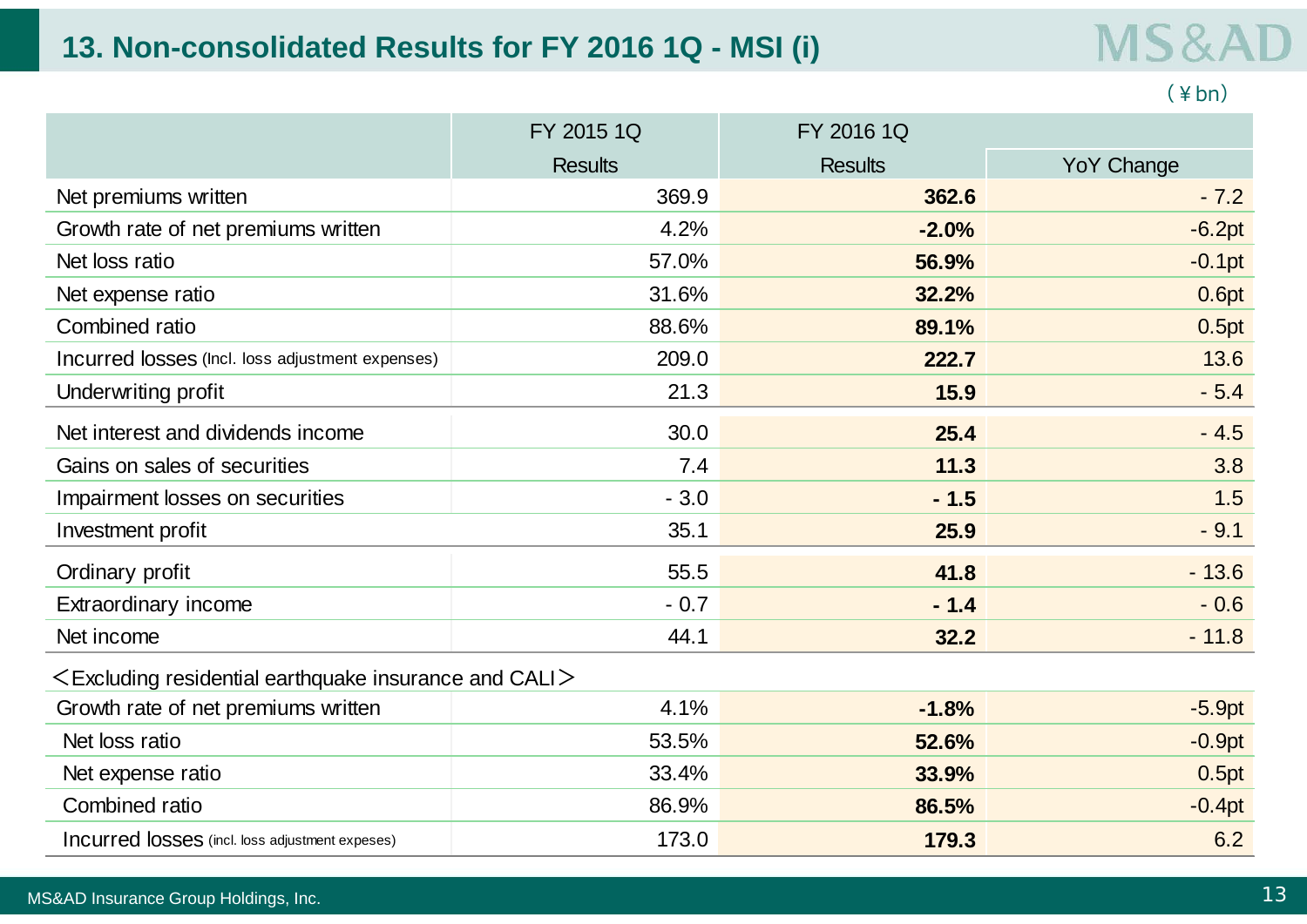| <b>Net Premiums Written</b>                              |                | $(\nless h)$   | <b>Net Loss Ratio</b> |                                                          |                |                |                   |  |
|----------------------------------------------------------|----------------|----------------|-----------------------|----------------------------------------------------------|----------------|----------------|-------------------|--|
|                                                          |                |                |                       |                                                          |                |                |                   |  |
|                                                          | FY 2015 1Q     |                | FY 2016 1Q            |                                                          | FY 2015 1Q     |                | FY 2016 1Q        |  |
|                                                          | <b>Results</b> | <b>Results</b> | Growth                |                                                          | <b>Results</b> | <b>Results</b> | <b>YoY Change</b> |  |
| Fire and allied                                          | 47.9           | 36.6           | $-23.6%$              | Fire and allied                                          | 62.5%          | 72.0%          | 9.5pt             |  |
| <b>Marine</b>                                            | 18.0           | 15.8           | $-12.0%$              | <b>Marine</b>                                            | 47.1%          | 54.4%          | 7.3pt             |  |
| Personal accident                                        | 38.0           | 38.7           | 1.9%                  | Personal accident                                        | 54.5%          | 49.6%          | $-4.9pt$          |  |
| Voluntary automobile                                     | 165.2          | 167.6          | 1.5%                  | Voluntary automobile                                     | 54.9%          | 52.7%          | $-2.2pt$          |  |
| <b>CALI</b>                                              | 43.0           | 41.5           | $-3.6%$               | <b>CALI</b>                                              | 83.6%          | 90.3%          | 6.7pt             |  |
| Other                                                    | 57.5           | 62.2           | 8.1%                  | Other                                                    | 43.0%          | 42.1%          | $-0.9pt$          |  |
| Total                                                    | 369.9          | 362.6          | $-2.0%$               | Total                                                    | 57.0%          | 56.9%          | $-0.1$ pt         |  |
| Excluding residental<br>earthquake insurance<br>and CALI | 326.7          | 320.9          | $-1.8%$               | Excluding residental<br>earthquake insurance<br>and CALI | 53.5%          | 52.6%          | $-0.9pt$          |  |

#### **Net Loss Ratio**

|                                       | FY 2015 1Q     |                | FY 2016 1Q |                                                          | FY 2015 1Q     |                | FY 2016 1Q |  |
|---------------------------------------|----------------|----------------|------------|----------------------------------------------------------|----------------|----------------|------------|--|
|                                       | <b>Results</b> | <b>Results</b> | Growth     |                                                          | <b>Results</b> | <b>Results</b> |            |  |
| <b>nd allied</b>                      | 47.9           | 36.6           | $-23.6%$   | Fire and allied                                          | 62.5%          | 72.0%          |            |  |
| e                                     | 18.0           | 15.8           | $-12.0%$   | <b>Marine</b>                                            | 47.1%          | 54.4%          |            |  |
| <sub>nal accident</sub>               | 38.0           | 38.7           | 1.9%       | Personal accident                                        | 54.5%          | 49.6%          |            |  |
| ary automobile                        | 165.2          | 167.6          | 1.5%       | Voluntary automobile                                     | 54.9%          | 52.7%          |            |  |
|                                       | 43.0           | 41.5           | $-3.6%$    | <b>CALI</b>                                              | 83.6%          | 90.3%          |            |  |
|                                       | 57.5           | 62.2           | 8.1%       | Other                                                    | 43.0%          | 42.1%          |            |  |
|                                       | 369.9          | 362.6          | $-2.0%$    | Total                                                    | 57.0%          | 56.9%          |            |  |
| ng residental<br>iake insurance<br>LI | 326.7          | 320.9          | $-1.8%$    | Excluding residental<br>earthquake insurance<br>and CALI | 53.5%          | 52.6%          |            |  |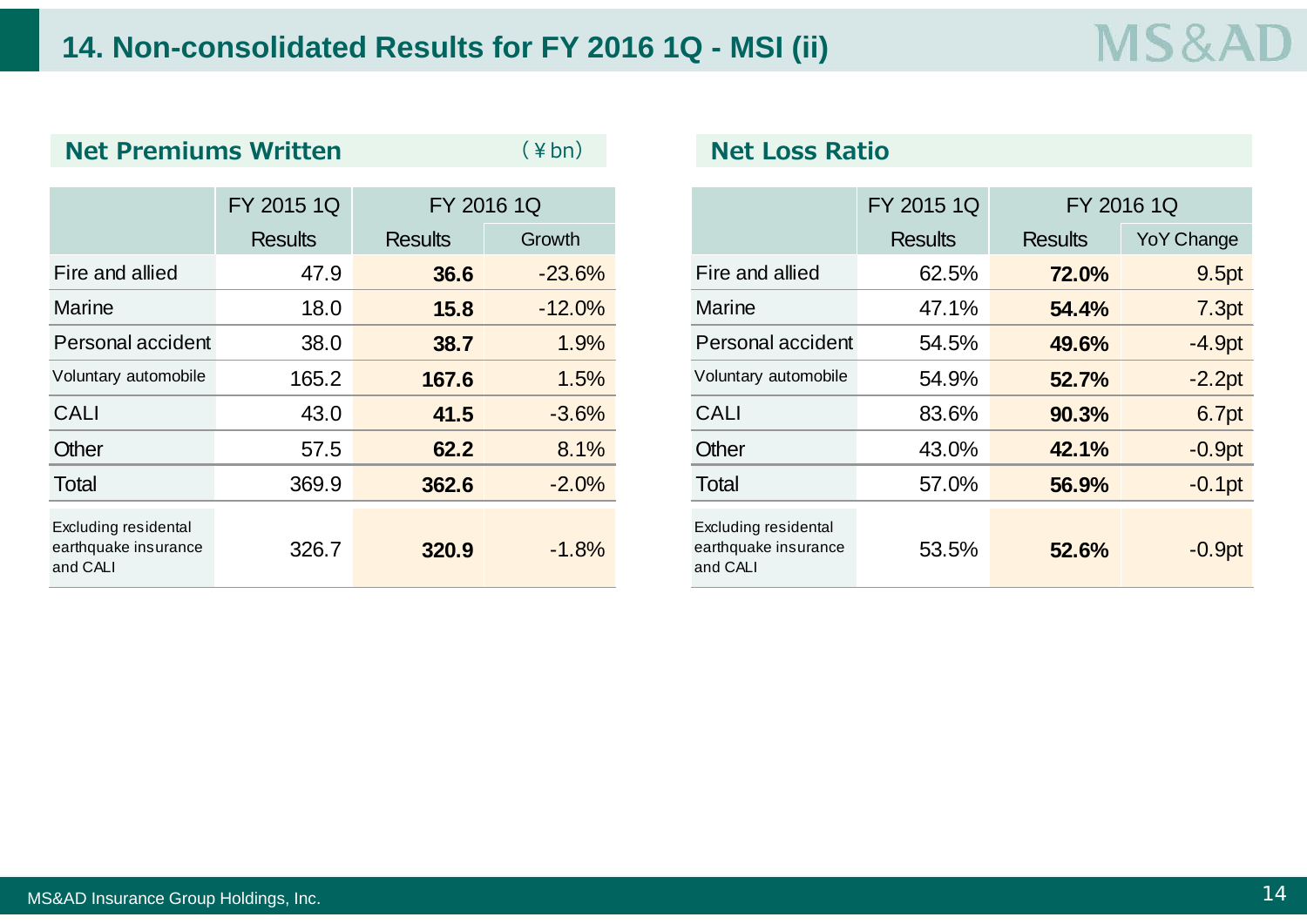| $\frac{1}{2}$ and $\frac{1}{2}$ and $\frac{1}{2}$ and $\frac{1}{2}$ and $\frac{1}{2}$ are $\frac{1}{2}$ and $\frac{1}{2}$ and $\frac{1}{2}$ and $\frac{1}{2}$ and $\frac{1}{2}$ |                                                |                                |                                              |           |                                                |                                              |                                |                                        |           |                                                |               |
|---------------------------------------------------------------------------------------------------------------------------------------------------------------------------------|------------------------------------------------|--------------------------------|----------------------------------------------|-----------|------------------------------------------------|----------------------------------------------|--------------------------------|----------------------------------------|-----------|------------------------------------------------|---------------|
|                                                                                                                                                                                 | FY 2015 1Q                                     |                                |                                              |           |                                                | FY 2016 1Q                                   |                                |                                        |           |                                                |               |
|                                                                                                                                                                                 | <b>Incurred</b><br>Losses <sup>*1</sup><br>(a) | EI Loss<br>Ratio <sup>*2</sup> | Nat Cat<br>$Im$ pact $*$ <sup>3</sup><br>(b) | $(a)-(b)$ | El Loss Ratio<br>(Excluding Nat<br>Cat Impact) | <b>Incurred</b><br>$\sf{Losses}^{*1}$<br>(c) | El Loss<br>Ratio <sup>*2</sup> | Nat Cat<br>Impact <sup>*3</sup><br>(d) | $(c)-(d)$ | El Loss Ratio<br>(Excluding Nat<br>Cat Impact) | YoY<br>Change |
| Fire and allied<br>(Excluding residential<br>earthquake insurance)                                                                                                              | 22.9                                           | 45.4%                          | 0.1                                          | 22.7      | 45.0%                                          | 33.1                                         | 66.4%                          | 11.9                                   | 21.2      | 42.6%                                          | $-2.4pt$      |
| <b>Marine</b>                                                                                                                                                                   | 9.9                                            | 55.4%                          | $-0.0$                                       | 9.9       | 55.4%                                          | 8.3                                          | 49.8%                          | 0.0                                    | 8.3       | 49.8%                                          | $-5.6pt$      |
| Personal accident                                                                                                                                                               | 19.9                                           | 58.4%                          | —                                            | 19.9      | 58.4%                                          | 18.0                                         | 55.1%                          | 0.0                                    | 18.0      | 55.1%                                          | $-3.3pt$      |
| Voluntary automobile                                                                                                                                                            | 91.8                                           | 57.3%                          | $-0.0$                                       | 91.8      | 57.3%                                          | 92.7                                         | 56.3%                          | 0.2                                    | 92.5      | 56.2%                                          | $-1.1$ pt     |
| Other                                                                                                                                                                           | 28.3                                           | 55.6%                          | $-0.0$                                       | 28.4      | 55.6%                                          | 27.0                                         | 47.0%                          | 0.2                                    | 26.7      | 46.5%                                          | $-9.1pt$      |
| Total $(A)^{*4}$                                                                                                                                                                | 173.0                                          | 55.1%                          | 0.1                                          | 172.9     | 55.1%                                          | 179.3                                        | 55.8%                          | 12.4                                   | 166.9     | 51.9%                                          | $-3.2pt$      |
| Residential earthquake<br>insurance (B)                                                                                                                                         |                                                |                                |                                              |           |                                                | 5.9                                          |                                | 5.9                                    |           |                                                |               |
| CALI(C)                                                                                                                                                                         | 36.0                                           |                                | —                                            | 36.0      |                                                | 37.4                                         |                                | —                                      | 37.4      |                                                |               |
| Total $(A)+(B)+(C)$                                                                                                                                                             | 209.0                                          |                                | 0.1                                          | 208.9     |                                                | 222.7                                        |                                | 18.3                                   | 204.3     |                                                |               |

Incurred losses\*1 and EI loss ratio (including loss adjustment expenses)

 $(\frac{1}{2}$  hn)

\*1 Incurred losses = net claims paid + loss adjustment expenses + movement in outstanding claims

\*2 Earned premium, the denominator of the EI loss ratio, is calculated by adjusting unearned premium (excluding natural catastrophe reserves) and premium reserve.

\*3 "Nat Cat (Natural Catastrophe) Impact" is the total of incurred losses resulting from domestic natural catastrophes occurring in Japan during the period. But the figures of FY 2015 1Q includes 0.0 billion yen incurred losses cased by heavy snowfalls in Feb. 2014 in Japan.

\*4 Total (A) excludes residential earthquake insurance and CALI.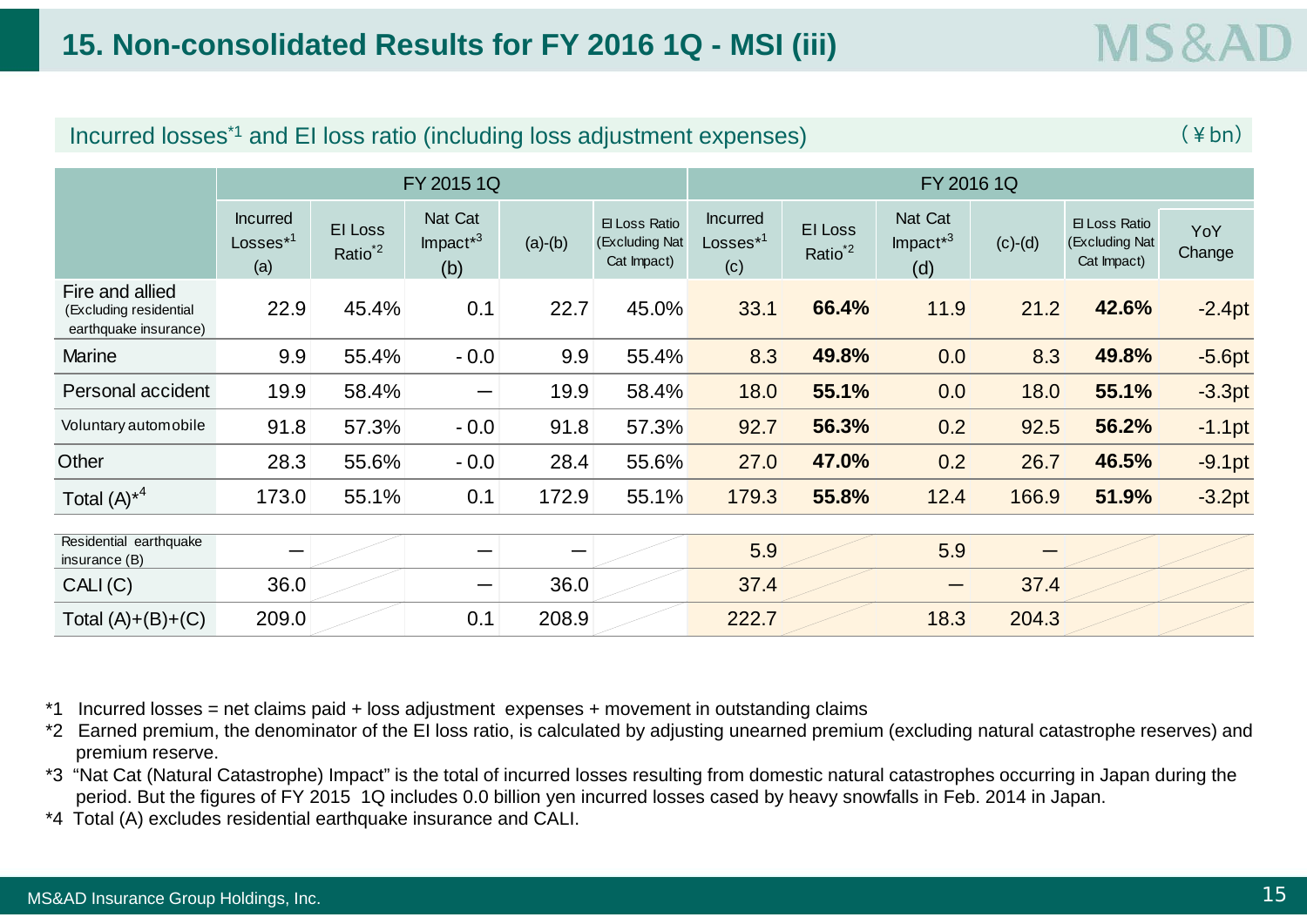### **16. Non-consolidated Results for FY 2016 1Q - ADI (i)**

## **MS&AD**

|                                                                |                |                | $(\yen b n)$      |
|----------------------------------------------------------------|----------------|----------------|-------------------|
|                                                                | FY2015 1Q      | FY2016 1Q      |                   |
|                                                                | <b>Results</b> | <b>Results</b> | <b>YoY Change</b> |
| Net premiums written                                           | 297.0          | 300.4          | 3.3               |
| Growth rate of net premiums written                            | 2.5%           | 1.1%           | $-1.4pt$          |
| Net loss ratio                                                 | 55.8%          | 54.5%          | $-1.3pt$          |
| Net expense ratio                                              | 35.1%          | 34.2%          | $-0.9pt$          |
| Combined ratio                                                 | 90.9%          | 88.7%          | $-2.2pt$          |
| Incurred losses (Incl. loss adjustment expenses)               | 165.2          | 170.6          | 5.4               |
| Underwriting profit                                            | 14.5           | 8.7            | $-5.8$            |
| Net interest and dividends income                              | 13.5           | 13.0           | $-0.4$            |
| Gains on sales of securities                                   | 2.1            | 4.7            | 2.5               |
| Impairment losses on securities                                | $-0.8$         | $-1.0$         | $-0.1$            |
| Investment profit                                              | 13.1           | 14.3           | 1.2               |
| Ordinary profit                                                | 28.1           | 25.5           | $-2.5$            |
| Extraordinary income                                           | $-1.3$         | $-5.3$         | $-3.9$            |
| Net income                                                     | 19.7           | 16.0           | $-3.6$            |
| $\leq$ Excluding residential earthquake insurance and CALI $>$ |                |                |                   |
| Growth rate of net premiums written                            | 2.4%           | 2.1%           | $-0.3pt$          |
| Net loss ratio                                                 | 51.8%          | 49.8%          | $-2.0pt$          |
| Net expense ratio                                              | 36.9%          | 35.7%          | $-1.2pt$          |
| Combined ratio                                                 | 88.7%          | 85.5%          | $-3.2pt$          |
| Incurred losses (Incl. loss adjustment expenses)               | 132.4          | 133.0          | 0.5               |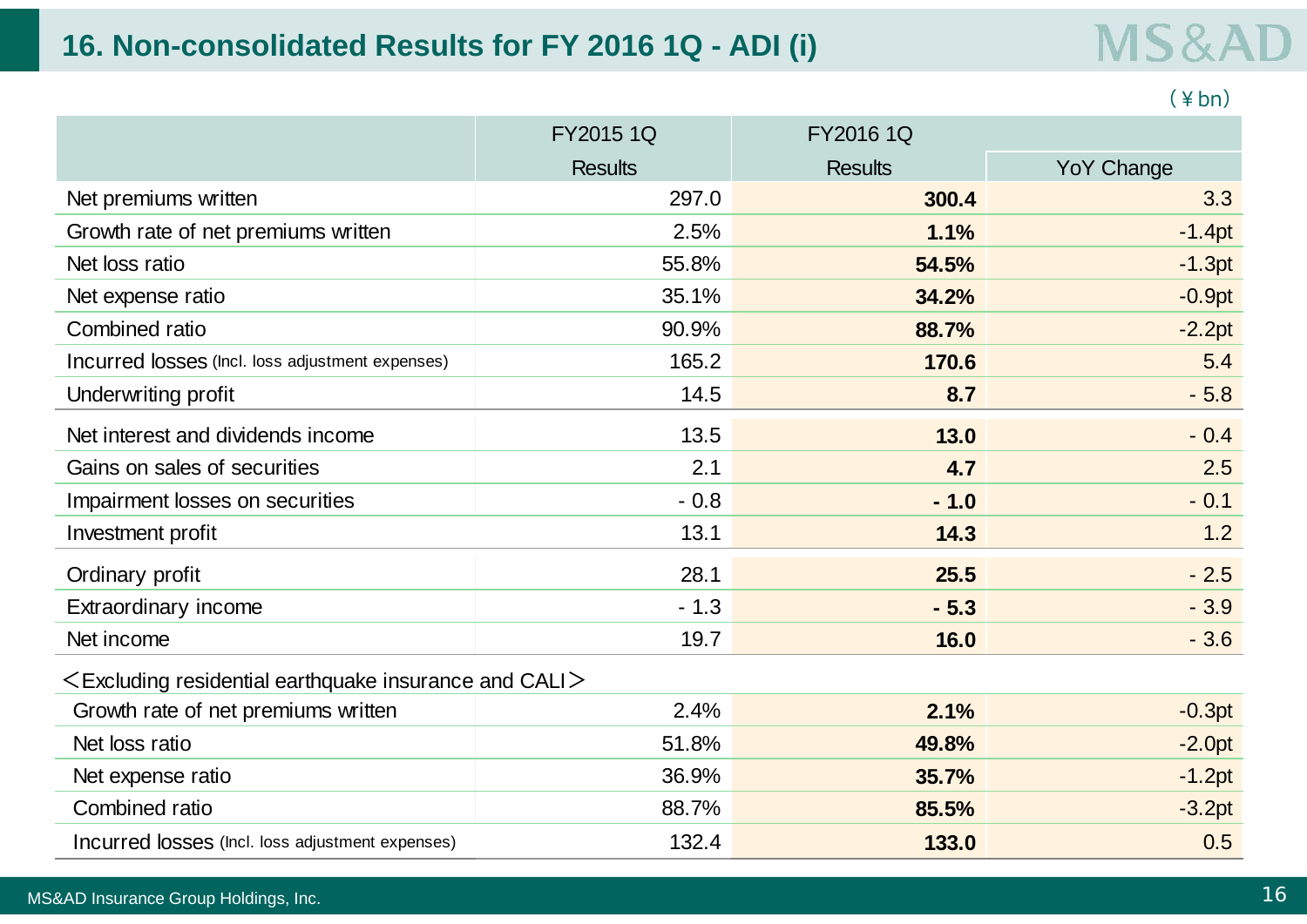### **17. Non-consolidated Results for FY 2016 1Q - ADI (ii)**

#### **Net Premium Written**

(¥bn)

|                                                        | FY 2015 1Q     |                | FY 2016 1Q |  |                                                        |                | FY 2016 1Q     |            |
|--------------------------------------------------------|----------------|----------------|------------|--|--------------------------------------------------------|----------------|----------------|------------|
|                                                        | <b>Results</b> | <b>Results</b> | Growth     |  |                                                        | <b>Results</b> | <b>Results</b> | YoY Change |
| Fire and allied                                        | 34.0           | 32.3           | $-5.0%$    |  | Fire and allied                                        | 49.3%          | 53.1%          | 3.8pt      |
| <b>Marine</b>                                          | 1.3            | 1.2            | $-7.2%$    |  | <b>Marine</b>                                          | 64.0%          | 45.5%          | $-18.5pt$  |
| Personal accident                                      | 17.7           | 16.8           | $-5.5%$    |  | Personal accident                                      | 47.8%          | 43.5%          | $-4.3pt$   |
| Voluntary automobile                                   | 173.4          | 177.0          | 2.0%       |  | Voluntary automobile                                   | 53.8%          | 50.6%          | $-3.2pt$   |
| <b>CALI</b>                                            | 40.1           | 38.1           | $-4.8%$    |  | <b>CALI</b>                                            | 81.6%          | 87.1%          | 5.5pt      |
| Other                                                  | 30.2           | 34.8           | 14.9%      |  | Other                                                  | 45.2%          | 45.7%          | 0.5pt      |
| Total                                                  | 297.0          | 300.4          | 1.1%       |  | Total                                                  | 55.8%          | 54.5%          | $-1.3pt$   |
| Excluding residential earthquake<br>insurance and CALI | 256.8          | 262.1          | 2.1%       |  | Excluding residential earthquake<br>insurance and CALI | 51.8%          | 49.8%          | $-2.0pt$   |

#### **Net Loss Ratio**

|                                         | FY 2015 1Q     | FY 2016 1Q     |         |                                                        | FY 2015 1Q     | FY 2016 1Q     |
|-----------------------------------------|----------------|----------------|---------|--------------------------------------------------------|----------------|----------------|
|                                         | <b>Results</b> | <b>Results</b> | Growth  |                                                        | <b>Results</b> | <b>Results</b> |
| and allied                              | 34.0           | 32.3           | $-5.0%$ | Fire and allied                                        | 49.3%          | 53.1%          |
| ne                                      | 1.3            | 1.2            | $-7.2%$ | <b>Marine</b>                                          | 64.0%          | 45.5%          |
| onal accident                           | 17.7           | 16.8           | $-5.5%$ | Personal accident                                      | 47.8%          | 43.5%          |
| ntary automobile                        | 173.4          | 177.0          | 2.0%    | Voluntary automobile                                   | 53.8%          | 50.6%          |
|                                         | 40.1           | 38.1           | $-4.8%$ | <b>CALI</b>                                            | 81.6%          | 87.1%          |
|                                         | 30.2           | 34.8           | 14.9%   | Other                                                  | 45.2%          | 45.7%          |
|                                         | 297.0          | 300.4          | 1.1%    | Total                                                  | 55.8%          | 54.5%          |
| g residential earthquake<br>ce and CALI | 256.8          | 262.1          | 2.1%    | Excluding residential earthquake<br>insurance and CALI | 51.8%          | 49.8%          |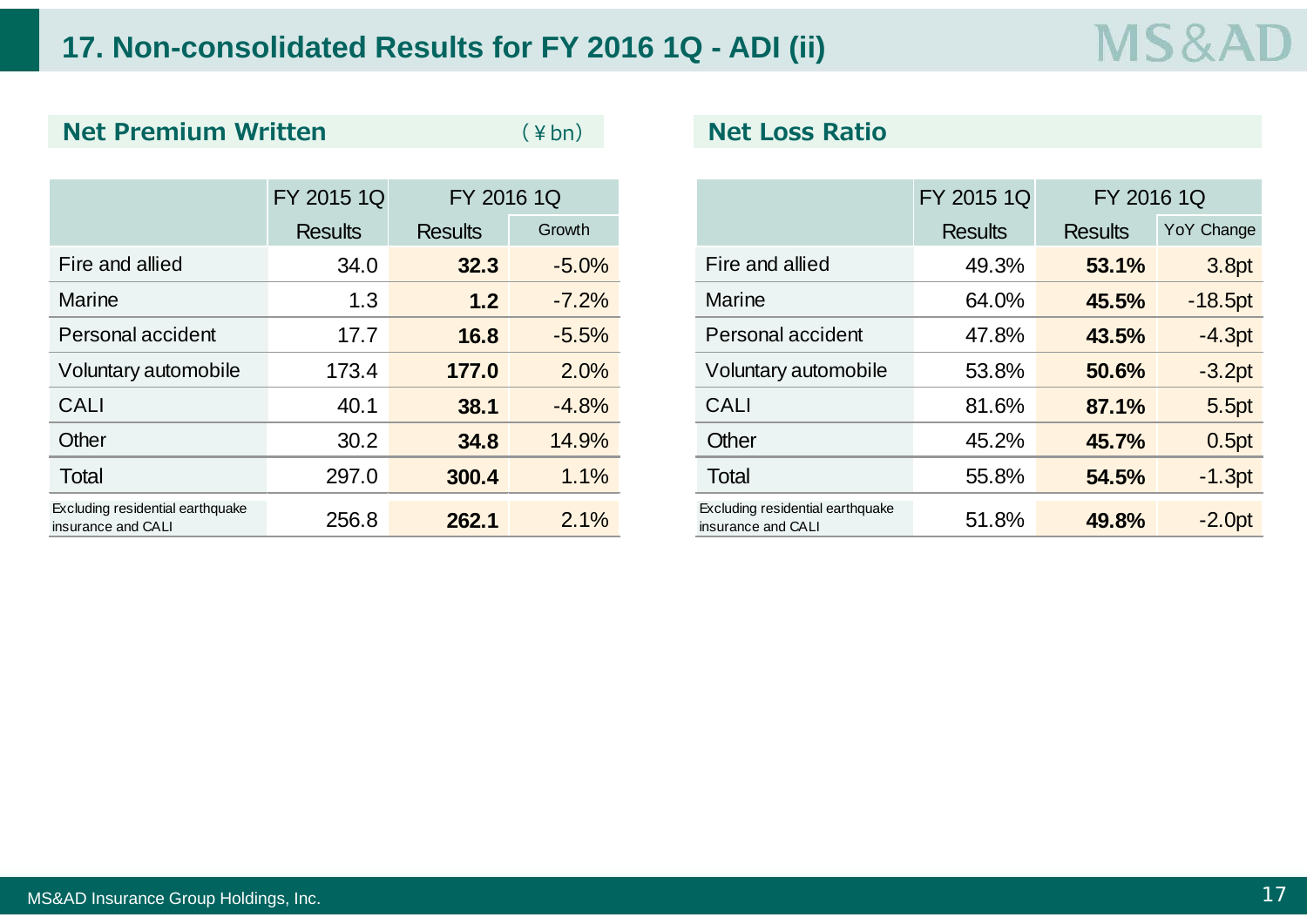|  | Incurred losses <sup>*1</sup> and EI loss ratio (including loss adjustment expenses) | $\pm$ bn) |
|--|--------------------------------------------------------------------------------------|-----------|
|--|--------------------------------------------------------------------------------------|-----------|

|                                                                    | FY 2015 1Q                                     |                                |                                        |           | FY 2016 1Q                                     |                                      |                                |                                        |           |                                                |               |
|--------------------------------------------------------------------|------------------------------------------------|--------------------------------|----------------------------------------|-----------|------------------------------------------------|--------------------------------------|--------------------------------|----------------------------------------|-----------|------------------------------------------------|---------------|
|                                                                    | <b>Incurred</b><br>Losses <sup>*1</sup><br>(a) | EI Loss<br>Ratio <sup>*2</sup> | Nat Cat<br>Impact <sup>*3</sup><br>(b) | $(a)-(b)$ | El Loss Ratio<br>(Excluding Nat<br>Cat Impact) | <b>Incurred</b><br>$Losses*1$<br>(c) | EI Loss<br>Ratio <sup>*2</sup> | Nat Cat<br>Impact <sup>*3</sup><br>(d) | $(c)-(d)$ | El Loss Ratio<br>(Excluding Nat<br>Cat Impact) | YoY<br>Change |
| Fire and allied<br>(Excluding residential<br>earthquake insurance) | 16.2                                           | 42.4%                          | 0.1                                    | 16.0      | 42.1%                                          | 20.7                                 | 53.2%                          | 5.5                                    | 15.2      | 39.1%                                          | $-3.0pt$      |
| <b>Marine</b>                                                      | 1.0                                            | 78.5%                          |                                        | 1.0       | 78.5%                                          | 0.3                                  | 24.6%                          | —                                      | 0.3       | 24.6%                                          | $-53.9pt$     |
| Personal accident                                                  | 8.2                                            | 48.7%                          | 0.0                                    | 8.2       | 48.7%                                          | 7.2                                  | 48.1%                          | 0.0                                    | 7.2       | 48.1%                                          | $-0.6pt$      |
| Voluntary automobile                                               | 92.1                                           | 54.9%                          | $-0.0$                                 | 92.1      | 54.9%                                          | 91.1                                 | 53.9%                          | 0.2                                    | 90.8      | 53.8%                                          | $-1.1$ pt     |
| Other                                                              | 14.8                                           | 58.4%                          | 0.0                                    | 14.8      | 58.3%                                          | 13.5                                 | 48.1%                          | 0.1                                    | 13.4      | 47.6%                                          | $-10.7$ pt    |
| Total $(A)^{*4}$                                                   | 132.4                                          | 53.0%                          | 0.0                                    | 132.4     | 53.0%                                          | 133.0                                | 52.6%                          | 5.8                                    | 127.1     | 50.3%                                          | $-2.7pt$      |
|                                                                    |                                                |                                |                                        |           |                                                |                                      |                                |                                        |           |                                                |               |
| Residential earthquake<br>insurance $(B)$                          |                                                |                                |                                        |           |                                                | 4.3                                  |                                | 4.3                                    |           |                                                |               |
| CALI(C)                                                            | 32.7                                           |                                |                                        | 32.7      |                                                | 33.2                                 |                                |                                        | 33.2      |                                                |               |
| Total $(A)+(B)+(C)$                                                | 165.2                                          |                                | 0.0                                    | 165.1     |                                                | 170.6                                |                                | 10.1                                   | 160.4     |                                                |               |

\*1 Incurred losses = net claims paid + loss adjustment expenses + movement in outstanding claims

\*2 Earned premium, the denominator of the EI loss ratio, is calculated by adjusting unearned premium and premium reserve.

\*3 "Nat Cat (Natural Catastrophe) Impact" is the total of incurred losses resulting from domestic natural catastrophes occurring in Japan during the period. But the figures of FY 2015 includes incurred losses, 0.0 billion yen caused by heavy snowfalls occurred in Feb. 2014 in Japan.

\*4 Total (A) excludes residential earthquake insurance and CALI.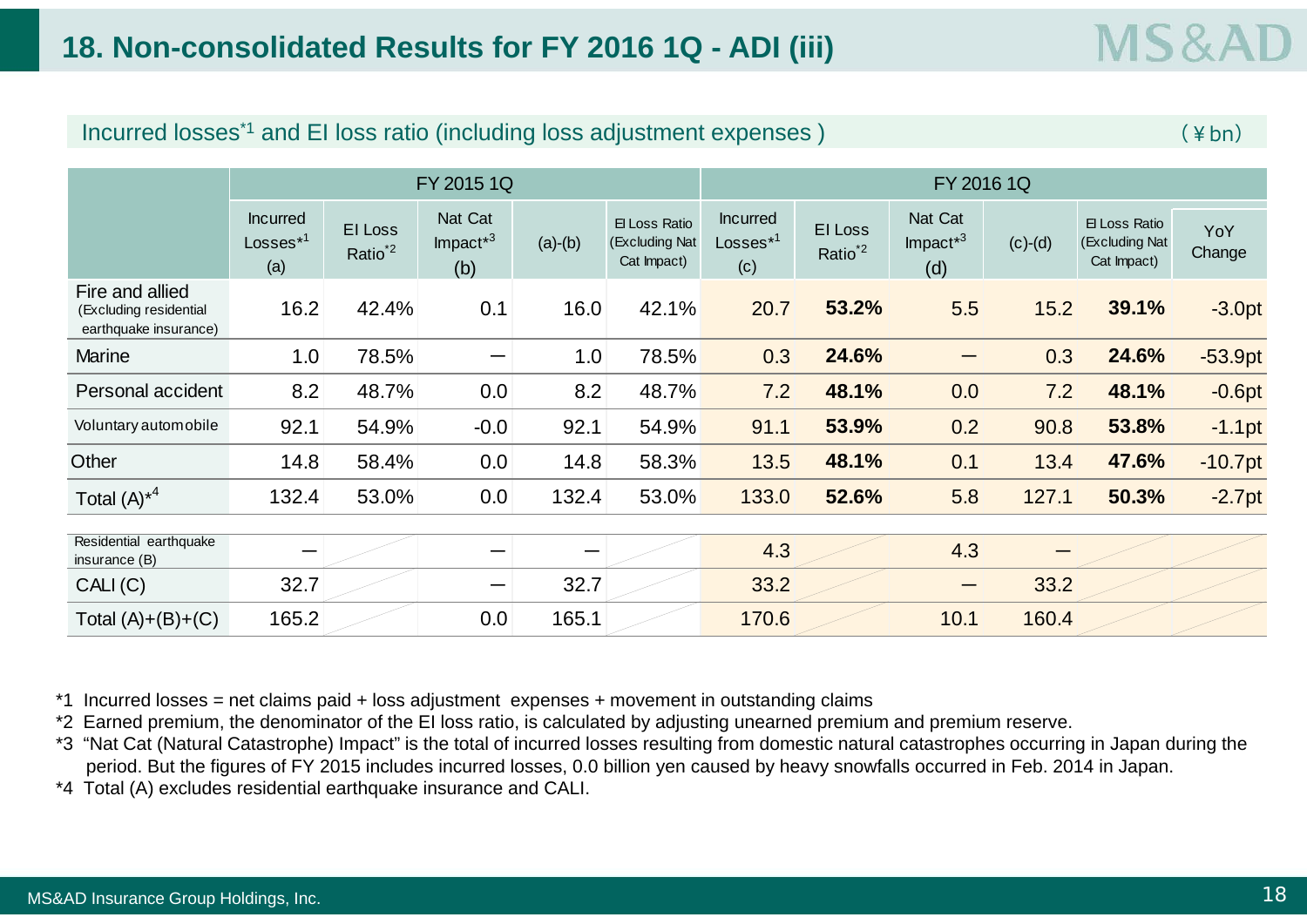### **19. Simple sum of MSI and ADI ( Non-consolidated) (i)**

**MS&AD** 

#### (¥bn)

|                                                                                  | FY 2015 1Q     | FY 2016 1Q     |            |  |
|----------------------------------------------------------------------------------|----------------|----------------|------------|--|
|                                                                                  | <b>Results</b> | <b>Results</b> | YoY Change |  |
| Net premiums written                                                             | 667.0          | 663.1          | $-3.9$     |  |
| Growth rate of net premiums written                                              | 3.4%           | $-0.6%$        | $-4.0pt$   |  |
| Net loss ratio                                                                   | 56.5%          | 55.8%          | $-0.7pt$   |  |
| Net expense ratio                                                                | 33.1%          | 33.1%          | 0.0pt      |  |
| Combined ratio                                                                   | 89.6%          | 88.9%          | $-0.7pt$   |  |
| Incurred losses (Incl. loss adjustment expenses)                                 | 374.3          | 393.4          | 19.0       |  |
| Underwriting profit                                                              | 35.9           | 24.6           | $-11.2$    |  |
| Net interest and dividends income                                                | 43.5           | 38.5           | $-5.0$     |  |
| Gains on sales of securities                                                     | 9.6            | 16.0           | 6.4        |  |
| Impairment losses on securities                                                  | $-3.8$         | $-2.5$         | 1.3        |  |
| Investment profit                                                                | 48.2           | 40.3           | $-7.9$     |  |
| Ordinary profit                                                                  | 83.6           | 67.4           | $-16.2$    |  |
| Extraordinary income                                                             | $-2.1$         | $-6.7$         | $-4.6$     |  |
| Net income                                                                       | 63.9           | 48.3           | $-15.5$    |  |
| <excluding and="" cali="" earthquake="" insurance="" residential=""></excluding> |                |                |            |  |
| Growth rate of net premiums written                                              | 3.3%           | $-0.1%$        | $-3.4pt$   |  |
| Net loss ratio                                                                   | 52.8%          | 51.3%          | $-1.5pt$   |  |
| Net expense ratio                                                                | 34.9%          | 34.7%          | $-0.2pt$   |  |
| Combined ratio                                                                   | 87.7%          | 86.0%          | $-1.7pt$   |  |
| Incurred losses (Incl. loss adjustment expenses)                                 | 305.5          | 312.4          | 6.8        |  |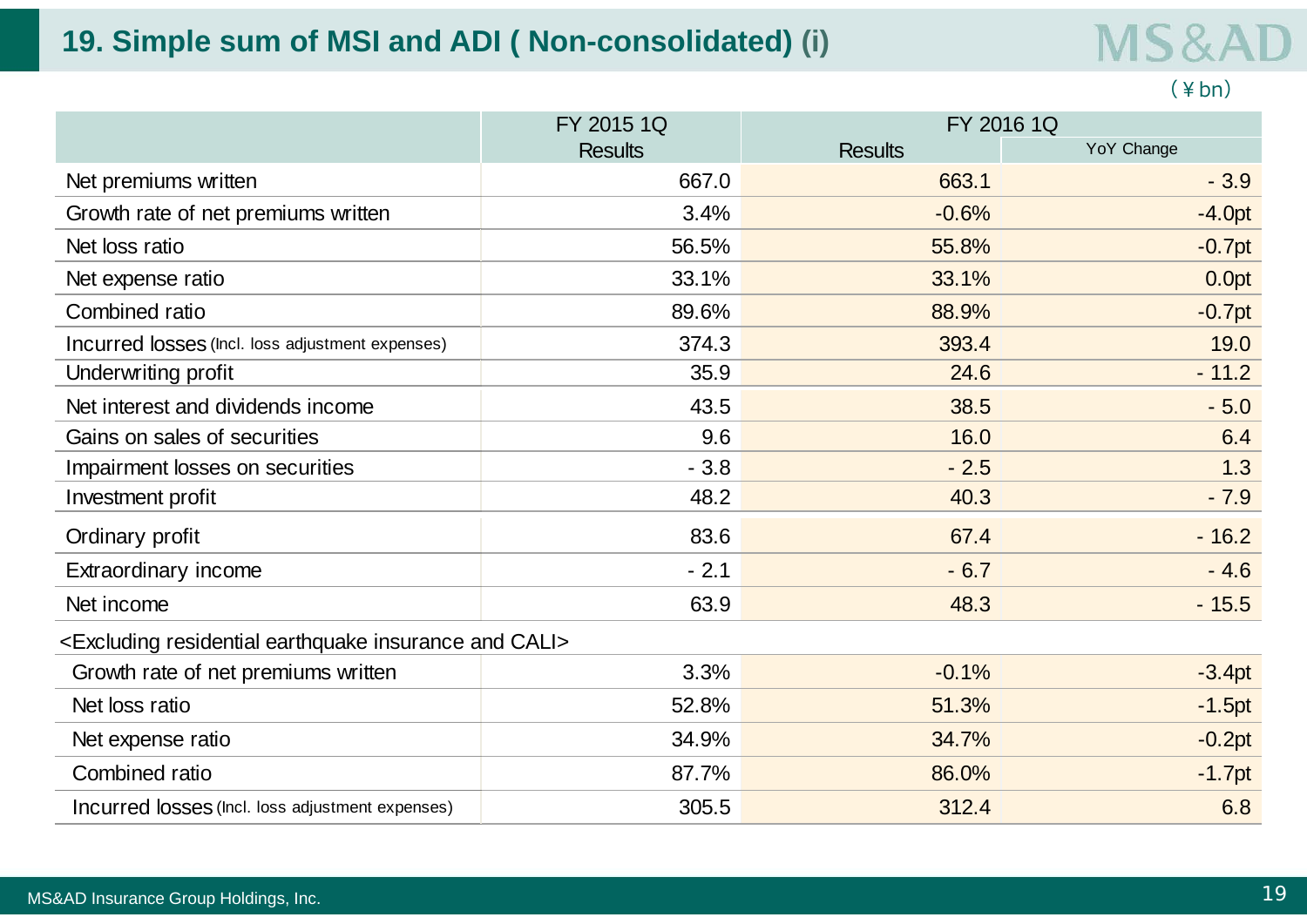### **20. Simple sum of MSI & ADI ( Non-consolidated ) (ii)**

|                                                       | FY 2015 1Q     | FY 2016 1Q     |          |                                                       | FY 2015 1Q     | FY 2016 1Q     |            |
|-------------------------------------------------------|----------------|----------------|----------|-------------------------------------------------------|----------------|----------------|------------|
|                                                       | <b>Results</b> | <b>Results</b> | Growth   |                                                       | <b>Results</b> | <b>Results</b> | YoY change |
| Fire and allied                                       | 82.0           | 69.0           | $-15.9%$ | Fire and allied                                       | 57.0%          | 63.1%          | 6.1pt      |
| <b>Marine</b>                                         | 19.4           | 17.1           | $-11.7%$ | <b>Marine</b>                                         | 48.3%          | 53.7%          | 5.4pt      |
| Personal accident                                     | 55.8           | 55.5           | $-0.5%$  | Personal accident                                     | 52.4%          | 47.8%          | $-4.6pt$   |
| Voluntary automobile                                  | 338.6          | 344.6          | 1.8%     | Voluntary automobile                                  | 54.3%          | 51.6%          | $-2.7pt$   |
| <b>CALI</b>                                           | 83.1           | 79.6           | $-4.2%$  | <b>CALI</b>                                           | 82.6%          | 88.8%          | 6.2pt      |
| Other                                                 | 87.8           | 97.0           | 10.4%    | Other                                                 | 43.8%          | 43.4%          | $-0.4pt$   |
| Total                                                 | 667.0          | 663.1          | $-0.6%$  | Total                                                 | 56.5%          | 55.8%          | $-0.7$ pt  |
| Excl. residential<br>earthquake insurance<br>and CALI | 583.5          | 583.0          | $-0.1%$  | Excl. residential<br>earthquake insurance<br>and CALI | 52.8%          | 51.3%          | $-1.5pt$   |

**Net premiums written** ( $4$ bn) **Net loss ratio** 

|                            | FY 2015 1Q     |                | FY 2016 1Q |  |                                                       | FY 2015 1Q     | FY 2016 1Q     |            |
|----------------------------|----------------|----------------|------------|--|-------------------------------------------------------|----------------|----------------|------------|
|                            | <b>Results</b> | <b>Results</b> | Growth     |  |                                                       | <b>Results</b> | <b>Results</b> | YoY change |
| nd allied                  | 82.0           | 69.0           | $-15.9%$   |  | Fire and allied                                       | 57.0%          | 63.1%          | 6.1pt      |
| е                          | 19.4           | 17.1           | $-11.7%$   |  | <b>Marine</b>                                         | 48.3%          | 53.7%          | 5.4pt      |
| nal accident               | 55.8           | 55.5           | $-0.5%$    |  | Personal accident                                     | 52.4%          | 47.8%          | $-4.6pt$   |
| ary automobile             | 338.6          | 344.6          | 1.8%       |  | Voluntary automobile                                  | 54.3%          | 51.6%          | $-2.7pt$   |
|                            | 83.1           | 79.6           | $-4.2%$    |  | <b>CALI</b>                                           | 82.6%          | 88.8%          | 6.2pt      |
|                            | 87.8           | 97.0           | 10.4%      |  | Other                                                 | 43.8%          | 43.4%          | $-0.4pt$   |
|                            | 667.0          | 663.1          | $-0.6%$    |  | Total                                                 | 56.5%          | 55.8%          | $-0.7$ pt  |
| sidential<br>ake insurance | 583.5          | 583.0          | $-0.1%$    |  | Excl. residential<br>earthquake insurance<br>and CALI | 52.8%          | 51.3%          | $-1.5pt$   |

#### **Incurred Losses**

(¥bn)

|                                                               | FY2015 10 | FY 2016 10 |            |  |
|---------------------------------------------------------------|-----------|------------|------------|--|
|                                                               | Results   | Results    | YoY Change |  |
| Incurred losses (lncl. loss adjustment expenses) <sup>1</sup> | 305.5     | 312.4      | 6.8        |  |
| Natural catastrophes <sup>2</sup>                             |           | 18.3       | 18.1       |  |
| Other than natural catastrophes                               | 305.4     | 294.0      | $-11.3$    |  |

\*1 Incurred losses = net claims paid + loss adjustment expenses + movement in outstanding claims

\*2 "Natural catastrophes" means domestic natural catastrophes occurring in Japan during the period. But the figures for FY2015 includes 0.1 billion yen incurred losses caused by heavy snowfalls occurred in Feb. 2014.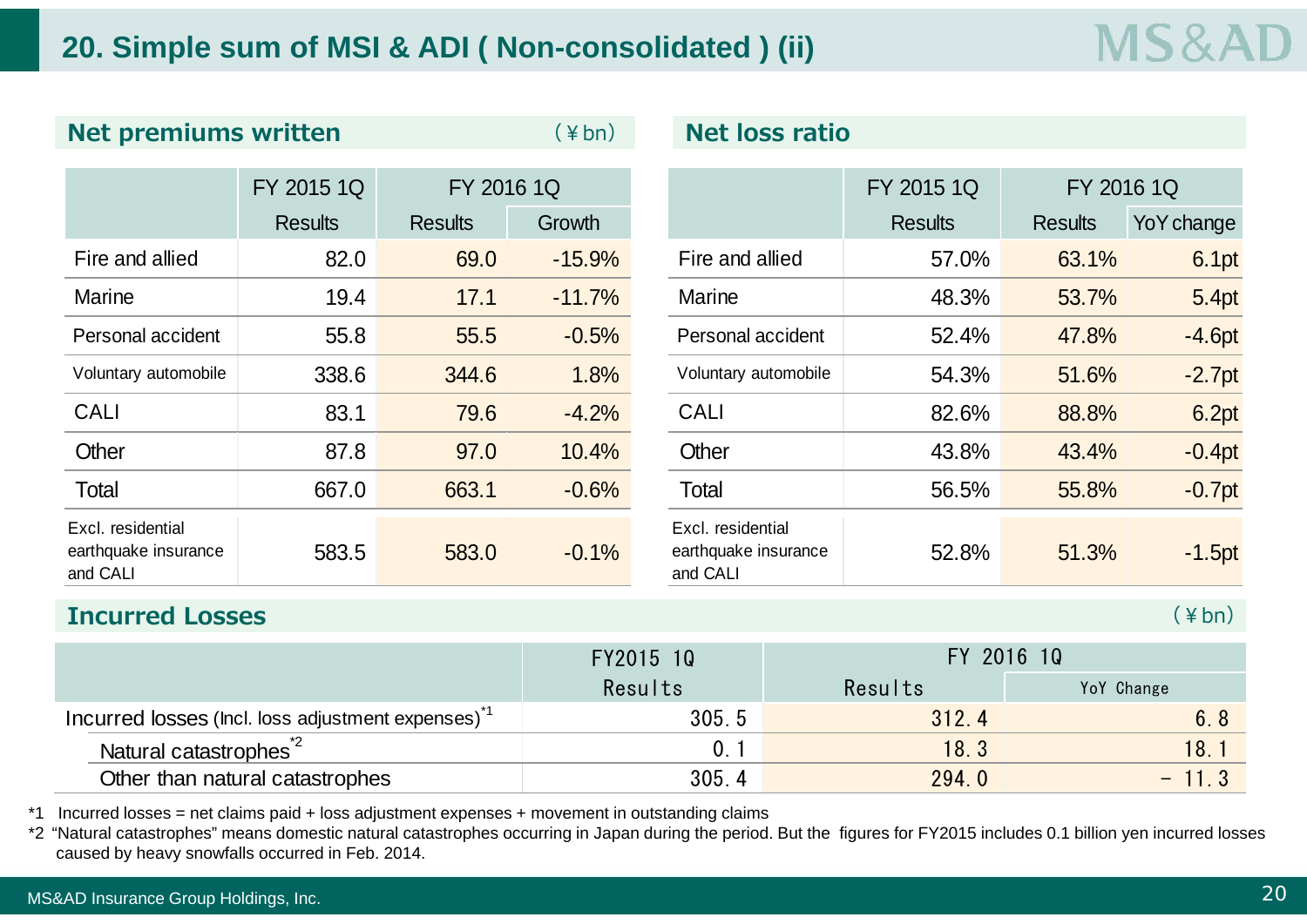(£ million)

|                                                               | FY2016<br>1Q |
|---------------------------------------------------------------|--------------|
| Net premiums written                                          | 1,097        |
| Net premiums earned                                           | 580          |
| Incurred losses (including loss adjustment expenses)          | 312          |
| Net commission and expense for acquisition, admin expense     | 217          |
| Underwriting profit                                           | 53           |
| Investment income <sup>+1</sup> and other income $\&$ expense | $\Delta$ 38  |
| Net income after tax                                          | 23           |

| Net IE loss ratio      | 53.9% |
|------------------------|-------|
| Net IE operating ratio | 37.5% |
| Net IE combined ratio  | 91.4% |

\*1 MS Amlin adopts the accounting method that the effect of market value fluctuations on securities reflected in the profit -loss statement.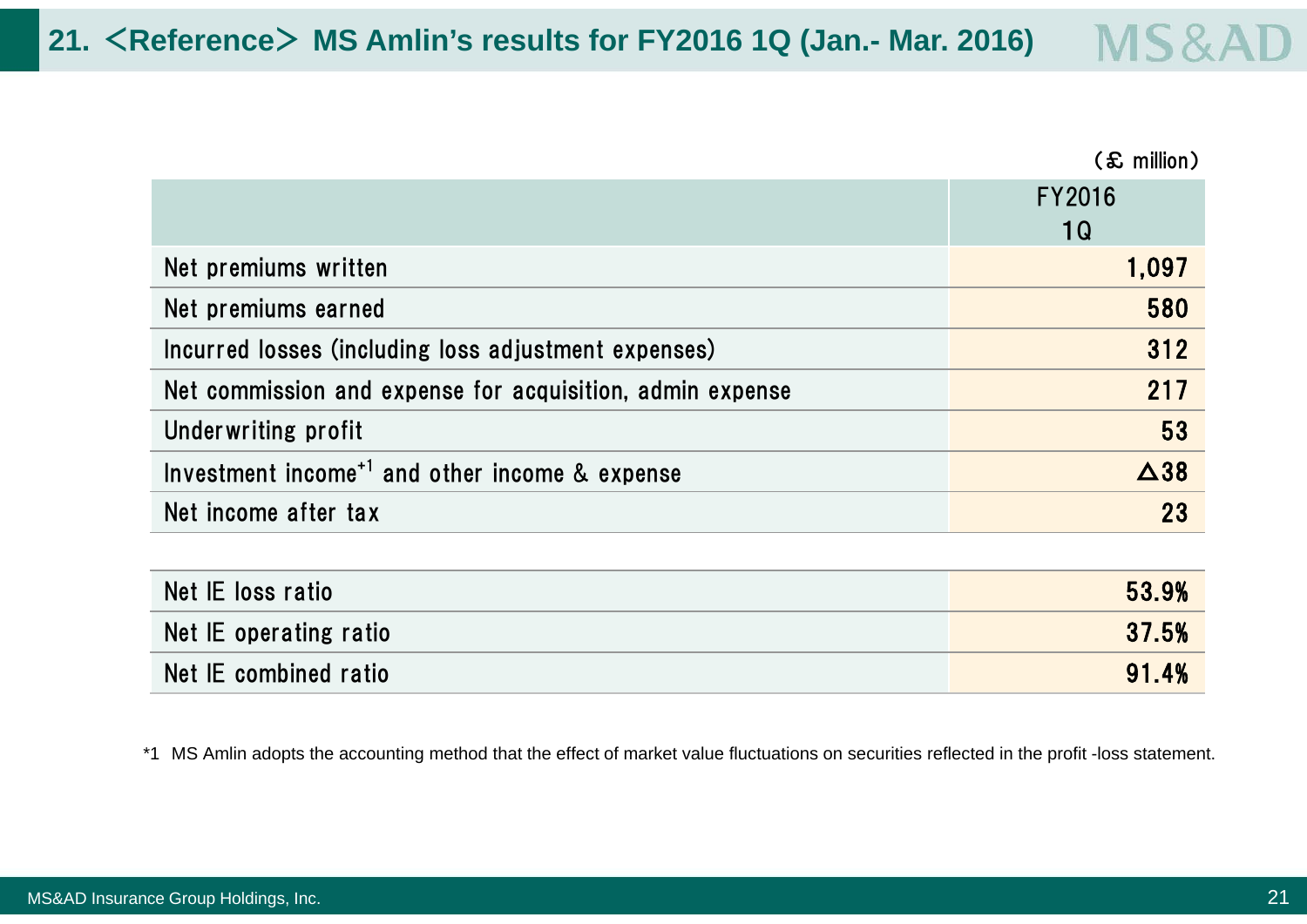### **22. <Reference> ESR**

# **MS&AD**



#### <Assumption of market environment>

End of  $T'/2015$ 

ESR decreased by 27pt mainly due to following factors.

- ↘ An increase in economic valuebased insurance liability due to the drop of domestic interest rate (decrease in NAV) and an increase in life insurance underwriting risk and interest rate risk
- ↘ A decrease in the market value of assets due to falling stock prices (a decrease in NAV)
- $\mathcal{P}$  A decrease of equity risk due to falling stock prices
- ↘ A decrease in the market value in asset due to impact of appreciation of yen(a decrease in NAV)
- ↗ An increase in NAV due to retained earnings
- ↗ Reduction of equity risk by sales of strategic equity holdings

End of FY2016  $1<sub>O</sub>$ 

|                           | <b>FIZUI</b> | ש ו        | Change                |
|---------------------------|--------------|------------|-----------------------|
| Nikkei average            | 16,759 yen   | 15,576 yen | $\triangle$ 1,183 yen |
| Exchange rate (US1\$:Yen) | 113 yen      | $103$ yen  | $\triangle$ 10 yen    |
| JGB 30-year interest rate | 0.54%        | 0.14%      | ▲ $0.41$ pt           |

\*1 ESR: Economic Solvency Ratio

**Change**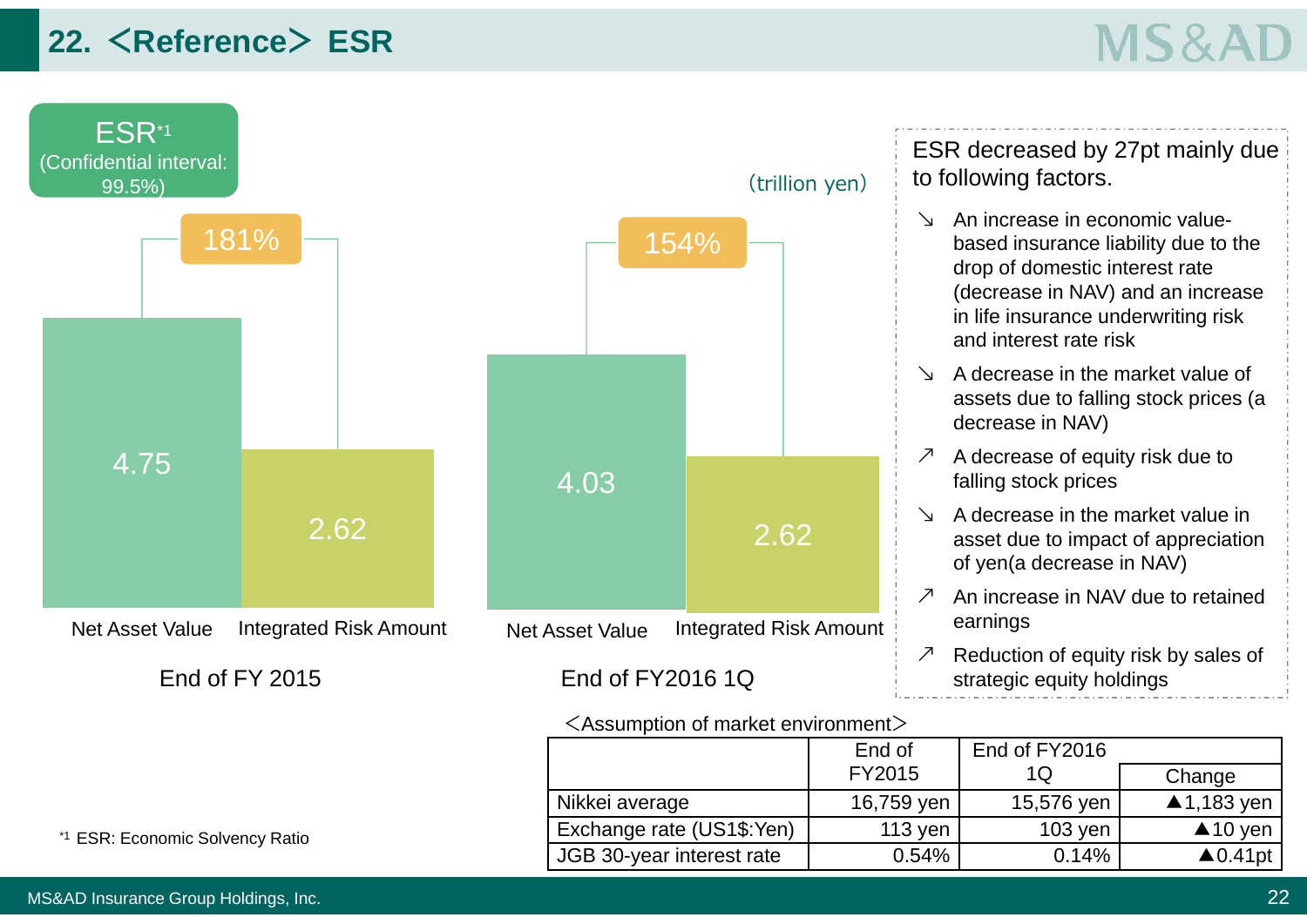$(x<sub>b</sub>)$ **Impact of interest rates and foreign exchange rates and reversal of price fluctuation reserve**

|                                          |        | (¥bn)   |
|------------------------------------------|--------|---------|
|                                          | FY2015 | FY2016  |
|                                          | 1 Q    | 1 Q     |
| Impact of interest rate                  | 25.8   | - 19.4  |
| Impact of foreign<br>exchange rate       | $-2.0$ | $-11.5$ |
| Sub total                                | 23.7   | $-30.9$ |
| Gains / losses on sale of<br>securities  | 2.8    | 8.3     |
| Total                                    | 26.5   | $-22.5$ |
|                                          |        |         |
| Reversal of price fluctuation<br>reserve |        | 22.5    |

|                                         | FY2015    | FY2016    |
|-----------------------------------------|-----------|-----------|
|                                         | end of 4Q | end of 1Q |
| Balance of price fluctuation<br>reserve | 55.0      | 32.9      |

**Basic concept for reversal of price fluctuation reserve at MSI Primary Life**

・Insurance companies are required to set aside price fluctuation reserve under the Insurance Business Act, to prepare for the losses due to future worsening of market conditions and other factors. MSI Primary Life had accumulated reserves totaling 55.0 billion yen by the end of previous fiscal year.

MS8

・In the 1Q results, MSI Primary Life withdrew 22.5 billion yen from price fluctuation reserve, in response to accounting losses arising in association with worsening market conditions (stronger yen and lower interest rate).

#### Reversal of price fluctuation reserve:

- ・The reversal was based on virtual losses※ arising from foreign exchange rate and interest rate fluctuations, limited to the standard reversal amount under law with regards to the relevant assets involved.
- ※MSI Primary Life withdraws price fluctuation reserve in case that losses occurs in the total of virtual losses on assets and liabilitiesincluding below and capital gains / losses on assets.
- (1) Foreign exchange rate factors: Foreign exchange gains and losses associated with assets exceeding liabilities, etc.
- (2) Interest rate factors: Gains and losses in policy reserves associated with interest rate fluctuations, etc.